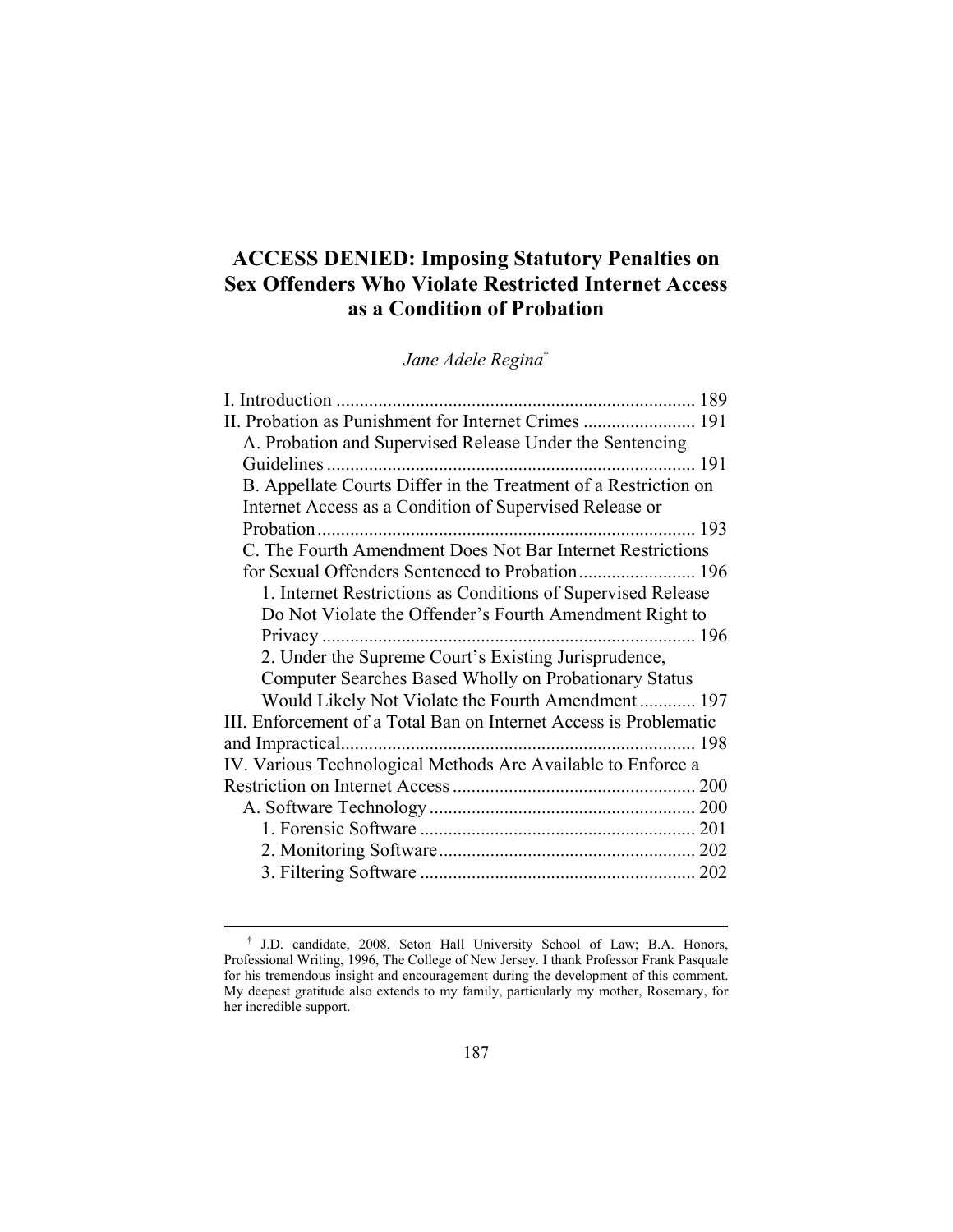| B. Flexibility in Software Options Mitigates Potential Privacy     |
|--------------------------------------------------------------------|
|                                                                    |
| C. Skilled Internet Offenders Invite the Potential for             |
| $\dots 203$                                                        |
| V. Enforcement of a Partial Ban on Internet Access is Possible Yet |
|                                                                    |
| A. Enforcing an Internet Restriction is Impractical Because the    |
|                                                                    |
| B. Enforcing an Internet Restriction is Difficult Because          |
| 205                                                                |
| C. Adequately Enforcing an Internet Restriction Often Requires     |
|                                                                    |
|                                                                    |
| 2. The Cost of Training Probation Officers Inhibits the            |
|                                                                    |
| VI. Punishment Solely By the Terms of a Probationary Condition     |
| 209                                                                |
| A. Violators of an Internet Restriction as a Condition of          |
|                                                                    |
| B. Probation's Punishment Reputation Suffers from a Credibility    |
|                                                                    |
| C. Non-Violent Computer Criminals Arguably Perceive                |
|                                                                    |
| D. Alternative Forms of Punishment Are Not Suitable Options        |
|                                                                    |
| VII. Creation of Separate and Independent Criminal and Civil       |
|                                                                    |
| A. The Digital Millennium Copyright Act is an Appropriate          |
|                                                                    |
| 1. The Rise of Criminal Copyright Infringement 217                 |
| 2. Criminal Sanctions Are Ideal for Violations of                  |
| Probationary Conditions Based on Restricted Internet Access        |
|                                                                    |
| 3. The Application of the DMCA Model is Appropriate for a          |
| New Statutory Scheme Aimed at Offenders Who Circumvent             |
|                                                                    |
|                                                                    |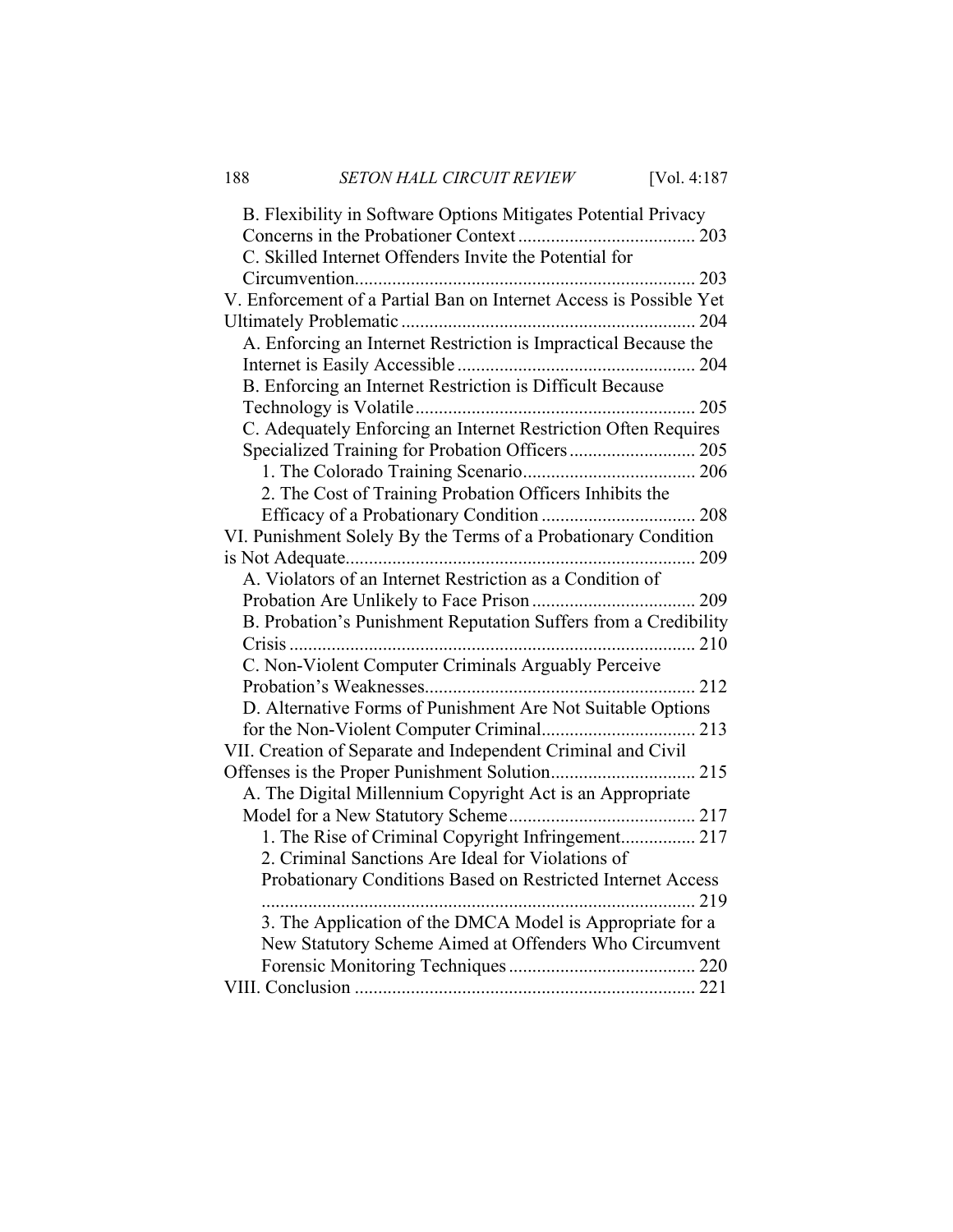#### I. INTRODUCTION

Personal computers, according to Bill Gates, "have become the most empowering tool we've ever created. They're tools of communication . . . of creativity . . . and they can be shaped by their user."<sup>1</sup> In particular, the changing breadth of intellectual property law reflects the popularity of the Internet and its influence on the American legal landscape. Current statistics indicate that over 69% of the population of the United States uses the Internet.<sup>2</sup> This represents an explosion of online computer activity in society. Innovation invites the potential for abuse, however, and pornography occupies a significant sector of the Internet marketplace.<sup>3</sup> While it is almost impossible to inventory the wealth of available online data, the prevalence of online pornography reportedly accounts for 12% of all Internet websites, 25% of total search engine requests, and 35% of all monthly peer-to-peer downloads.4 Within these, approximately 100,000 websites offer illegal child pornography.<sup>5</sup>

Courts are quick to convict traffickers who market in online pornographic material involving children, but disagree as to the appropriate degree of punishment when an offender is released on probation subject to special conditions imposed at sentencing.<sup>6</sup> Specifically, the courts of appeals are divided over sentencing sex offenders convicted of offenses relating to child pornography.<sup>7</sup> Some courts impose limitations on computer use or Internet access restricted as

 $\frac{1}{1}$ <sup>1</sup> William Henry Gates III, General Partner, Microsoft Corp., Address at the University of Illinois Urbana-Champaign (Feb. 24, 2004).

Nielsen/NetRatings dated December 31, 2007 indicate the U.S. Census Bureau estimates the population of the United States at almost 302 million people, and more than 215 million people reportedly use the Internet. Internet World Stats, http://www.internetworldstats.com/stats14.htm (last visited Dec. 31, 2007).

*See* Jerry Ropelato, *Internet Pornography Statistics*, TopTenReviews.com,

http://internet-filter review.toptenreviews.com/internet-pornography-statistics.html. 4

*Id.* The term "peer-to-peer" refers to a network of people who are logged onto a computer system to share and deliver specified files between them, unlike a client/server configuration where users download resources from one main computer server.

*Id.* 6  *Compare* United States v. Paul, 274 F.3d 155 (5th Cir. 2001), *cert. denied*, 122 S. Ct. 1571 (2002) (rejecting the defendant's argument that the Internet was an indispensable tool in modern society, to impose a blanket prohibition against Internet access), *with* United States v. White, 244 F.3d 1199 (10th Cir. 2001) (remanding to revise the probationary condition as overly broad because it denied the defendant from using a computer for research purposes).

*See, e.g.*, *supra* note 6.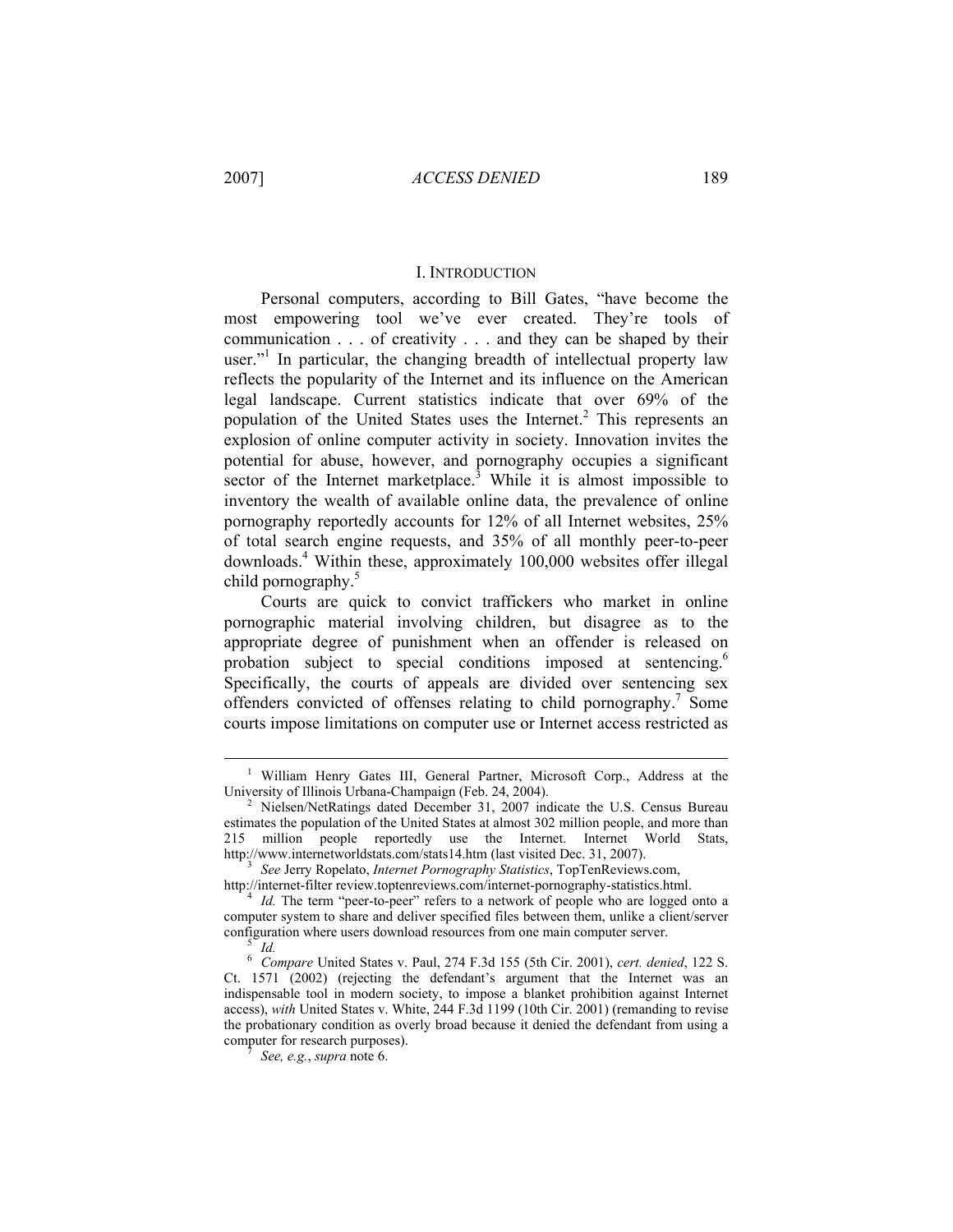a condition of probation while others forbid defendants from any form of online access. $8 \text{ Cases}$  throughout the circuits have held both for and against the restriction, permitting Internet access in some cases only after probationers seek permission from probation officers.<sup>9</sup> Those circuits that choose to impose a ban on Internet access enforce the condition by employing a variety of methods to monitor defendants, including unannounced inspections of an offender's hard drive, installation of monitoring and filtering technology on the offender's computer, and initiated invitations of pornographic Internet material to offenders.<sup>10</sup>

The Supreme Court justified the use of reasonable conditions that deprive probationers of some freedoms by acknowledging that probationer status removes the "absolute liberty to which every citizen is entitled."<sup>11</sup> While this existing jurisprudence indicates a willingness to limit the First and Eighth Amendment rights of parolees, $12$  the Supreme Court has not resolved Fourth Amendment issues implicated by subsequent monitoring of a convicted defendant's computer activity. Consequently, the Internet restriction debate centers on whether it is both constitutional and practical to enforce a total ban on Internet access.<sup>13</sup> In those courts that do allow offenders restricted access as a condition of probation or supervised release, one question open to deliberation is whether the monitoring techniques employed by probation officers infringe on offenders' expectations of privacy under the Fourth Amendment. $^{14}$ 

The comment argues that current technological monitoring techniques used to track the computer activities of convicted child pornographers do not constitute a violation of Fourth Amendment search

 <sup>8</sup>  *Compare* United States v. Granger, 117 F. App'x 247 (4th Cir. 2004) (upholding a special provision restricting defendant's use of computers to those without Internet access, without allowing a probation officer's exception), *with* United States v. Holm, 326 F.3d 872 (7th Cir. 2003) (holding that a total ban on Internet use as a condition of defendant's supervised release was too broad and unnecessarily deprived the defendant's liberty).<br> $\frac{9}{9}$  See cases, *supra* note 8.

*See cases, supra note 6.* 10 *See* United States v. Sofsky, 287 F.3d 122 (2d Cir. 2002); *see also* United States v. Freeman, 94 F. App'x 40 (3d Cir. 2004).

<sup>&</sup>lt;sup>11</sup> United States v. Knights, 534 U.S. 112, 119 (2001) (quoting Griffin v. Wisconsin, 483 U.S. 868, 874 (1987), in turn quoting Morrissey v. Brewer, 408 U.S. 471, 480

<sup>(1972)). 12</sup> *See supra* note 11, for cases that acknowledge the forfeiture of certain First and Eighth Amendment rights for parolees who have relinquished full protection by virtue of their parolee status after conviction.

This comment addresses the practicality of enforcing a total Internet ban in section

II. 14 *See infra* note 49 for a discussion of this point in United States v. Lifshitz, 369 F.3d 173 (2d Cir. 2004).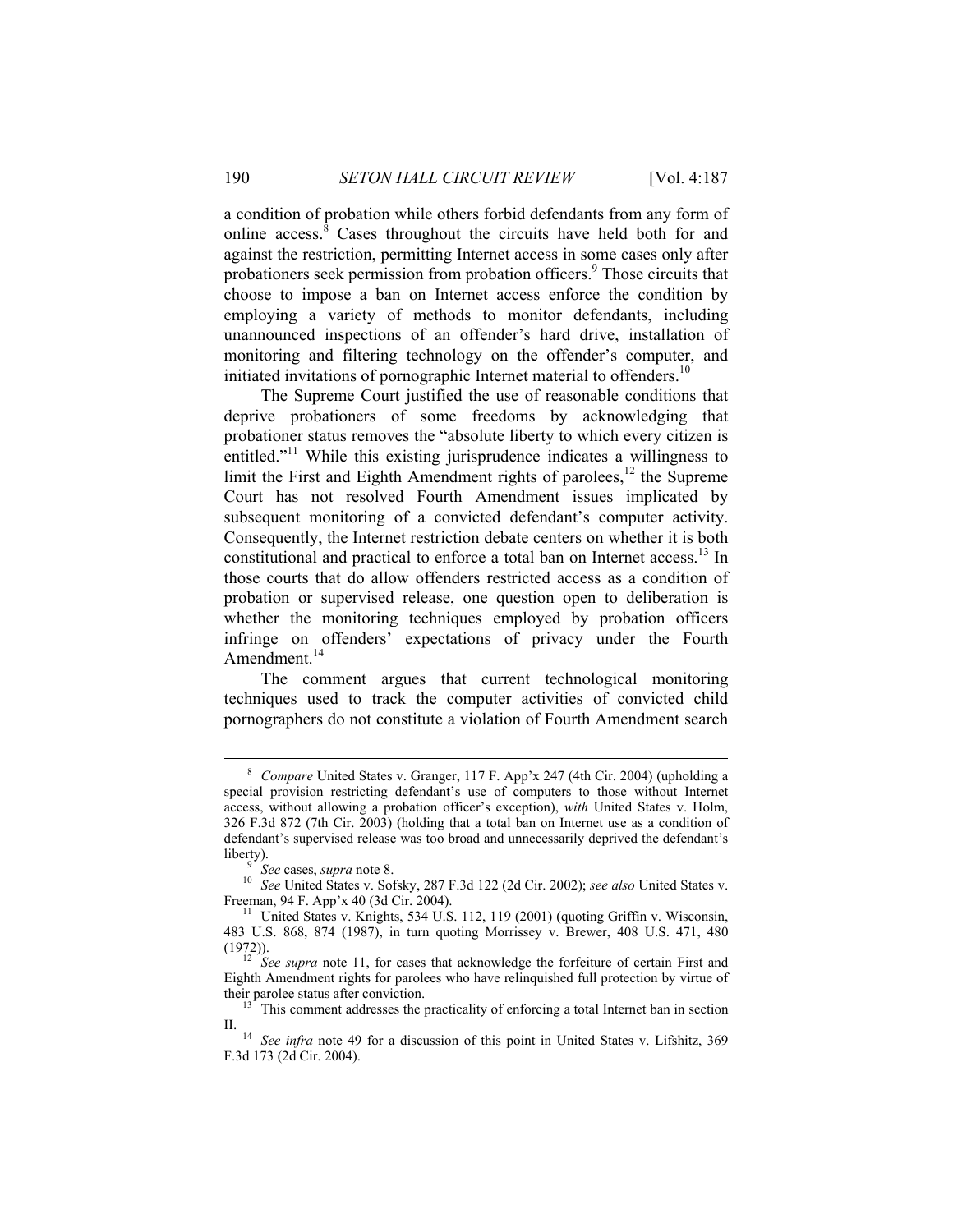and seizure entitlements. Thus, Fourth Amendment concerns do not prevent a court from imposing a condition during sentencing that allows an offender some Internet access through monitoring software that tracks online activity. However, attempts to police the online activity of those offenders implicate public policy issues, including re-training costs which arise when probation officers learn how to enforce the restriction. These concerns render the probationary restrictions both problematic to employ and difficult to enforce.

This comment evaluates the efficacy of the current probation punishment scheme to conclude that punishment solely by the terms of probation or parole violations is inadequate. In response, the comment proposes that circumventing government efforts to make safe a technology following a conviction for viewing, possessing, or distributing online child pornography should invoke an additional, independent civil and criminal offense. The comment first addresses probation as a form of punishment and how different courts of appeals historically approached a restriction on Internet access as a condition of supervised release in the context of the Fourth Amendment. The next section discusses the impracticality of imposing a total Internet ban on sex offenders. The third section explains current computer surveillance techniques the government employs to monitor offenders in jurisdictions that limit Internet access. The fourth section presents the problems of practicality that accompany enforcement of restricted Internet access in the probationary context. The fifth section analyzes the credibility problem that effectively renders a violation of probation an empty threat. Using the Digital Millennium Copyright Act as a model,<sup>15</sup> the final section discusses the rise of criminal copyright infringement to propose a statutory scheme that creates criminal and civil penalties for those offenders who circumvent the software used to restrict Internet access as a condition of probation.

# II. PROBATION AS PUNISHMENT FOR INTERNET CRIMES

#### *A. Probation and Supervised Release Under the Sentencing Guidelines*

Conditional restrictions are authorized by statute as a form of punishment after conviction under a scheme of supervised release or probation within the United States Sentencing Guidelines ("Guidelines").<sup>16</sup> In addition to providing a calculus for actual time in prison, the Guidelines also inform a judge's decision to impose a term of

<sup>&</sup>lt;sup>15</sup> 17 U.S.C. § 1201 (2006).<br><sup>16</sup> 18 U.S.C. § 3583 (2006).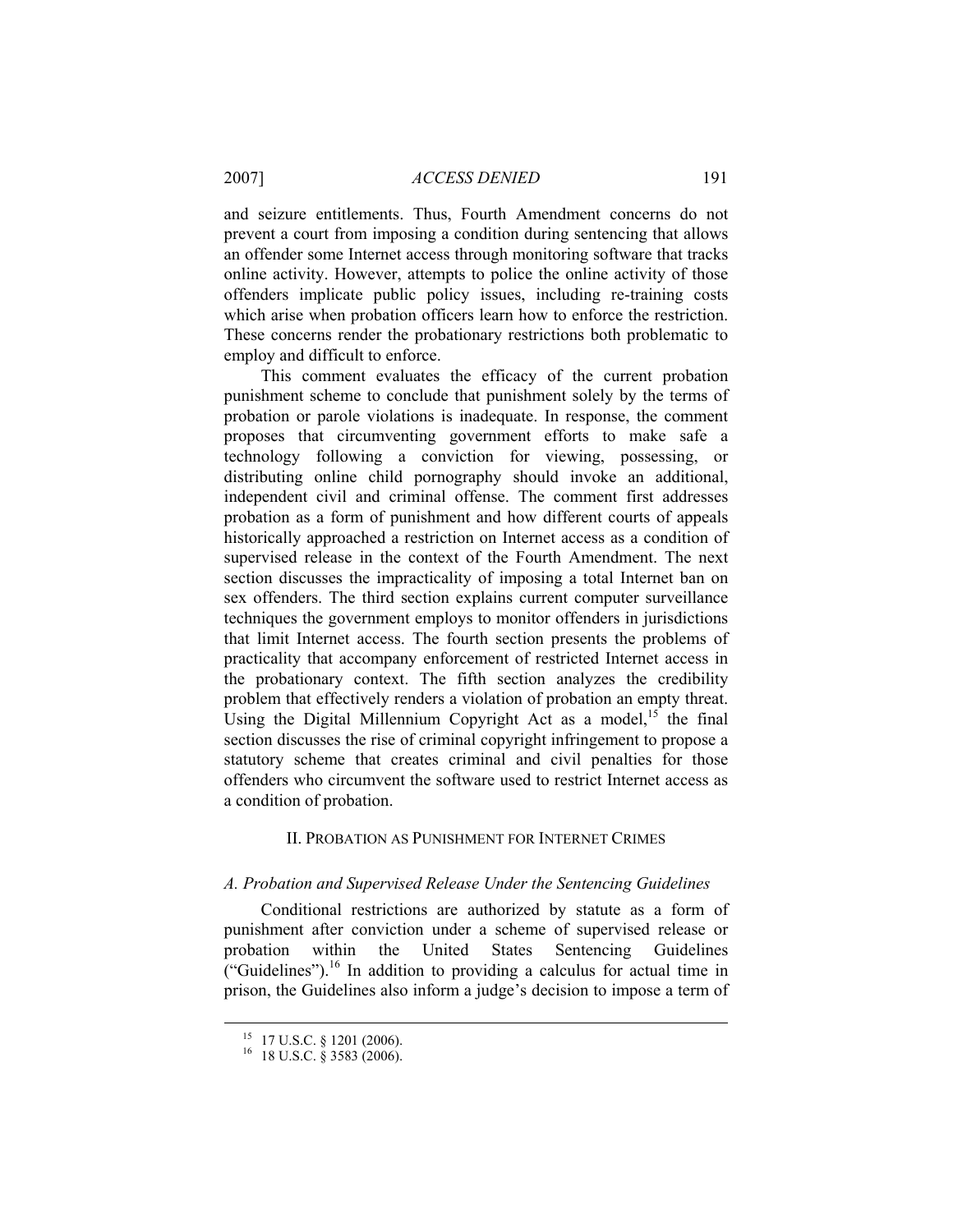supervised release to follow any prison sentence, or allow the defendant to return to society for a term of probation subject to attached conditions.<sup>17</sup>

Supervised release is allowed only under certain conditions outlined in the Guidelines.<sup>18</sup> Unlike parole, which merely shortens the amount of prison time served, supervised release is a period of time following the full term of incarceration.<sup>19</sup> While the length of supervision varies depending upon the underlying crime, section 3583 indicates that supervision cannot exceed five years for severe crimes.<sup>20</sup> These conditions of release contain both mandatory and discretionary provisions, permitting a judge to order further restrictions on an offender who obtains supervised release.<sup>21</sup> The Guidelines employ a balancing approach to ensure that a sentence imposes no greater deprivation than necessary to afford an offender the opportunity to rehabilitate while simultaneously protecting the public against recidivism by meeting penal goals.<sup>22</sup>

A court imposing a discretionary condition of supervised release or probation must ensure that the condition is reasonably related to the factors set forth in section 3553, including: the nature and circumstances of the offense; $^{23}$  the need for the sentence imposed, incorporating the seriousness of the offense and the interest in promoting respect for the law while providing just punishment;<sup>24</sup> the deterrence of further criminal conduct by the defendant; $^{25}$  and the protection of the public from further criminal conduct by the defendant.<sup>26</sup> Furthermore, the condition must involve "no greater deprivation of liberty than is reasonably necessary"<sup>27</sup> for the purposes of deterrence and protection of the public while remaining consistent with policy statements issued by the Sentencing Commission for any condition set forth as a discretionary condition of

<sup>17</sup> *Id.* <sup>18</sup> *Id.* 19 Christopher Wiest, Comment, *The Netsurfing Split*: *Restrictions Imposed on Internet and Computer Usage by Those Convicted of a Crime Involving a Computer*, 72 U. CIN. L. REV. 847, 850 (2003). The Supreme Court's decision in United States v. Booker, 543 U.S. 220 (2005), rendered the Guidelines merely advisory instead of mandatory in the Federal system, permitting judges a greater degree of discretion during

sentencing.<br><sup>20</sup> 18 U.S.C. § 3583(b) (2006).<br><sup>21</sup> 18 U.S.C. § 3583(d).<br><sup>22</sup> Wiest, *supra* note 18, at 850.<br><sup>23</sup> 18 U.S.C. § 3553(a)(1) (2006).<br><sup>24</sup> § 3553(a)(2)(A).

<sup>&</sup>lt;sup>25</sup> § 3553(a)(2)(B).<br><sup>26</sup> § 3553(a)(2)(C).

<sup>&</sup>lt;sup>27</sup> United States v. Heidebur, 417 F.3d 1002, 1004 (8th Cir. 2005).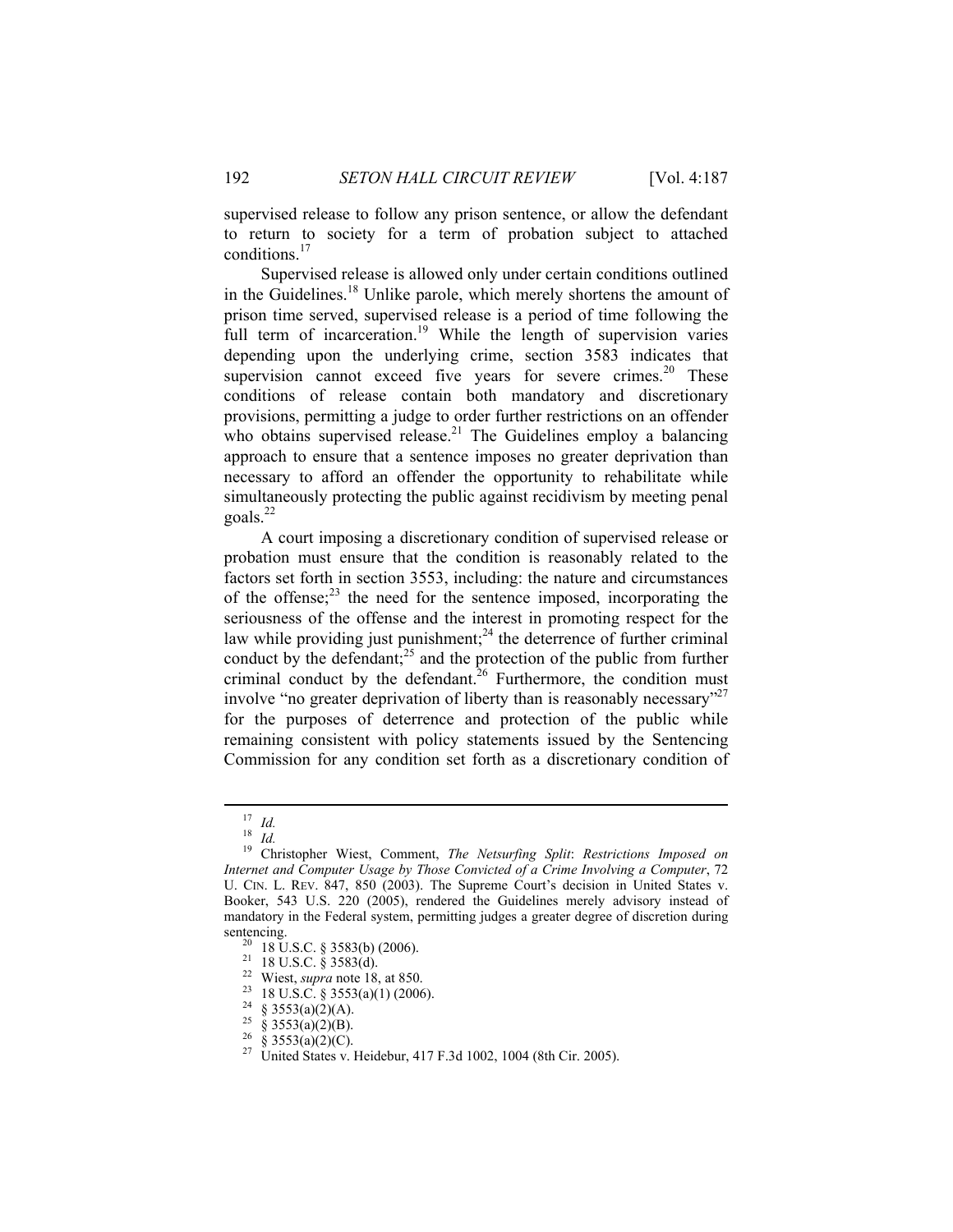# 2007] *ACCESS DENIED* 193

supervised release or probation.<sup>28</sup> Hence, courts are cognizant of remaining within the parameters of the Guidelines when imposing Internet restrictions as a condition of supervised release or probation for sex offenders convicted of trafficking online child pornography.

# *B. Appellate Courts Differ in the Treatment of a Restriction on Internet Access as a Condition of Supervised Release or Probation*

The courts of appeals differ in their evaluations of district court decisions that employ the option of sentencing offenders to supervised release or probation with restrictive conditions after convictions for Internet crimes.<sup>29</sup> District courts rely on an ability to impose discretionary special conditions in order to restrict an offender's access to the Internet after a conviction for trafficking online child pornography.30 Appeals to such conditions historically met with different results, creating a split among the courts of appeals regarding the propriety of a denial to Internet access.<sup>31</sup> The Ninth and Eleventh Circuits have upheld conditional restrictions on Internet usage for individuals convicted of sex crimes, while the Second and Eighth Circuits have reversed Internet restrictions as conditions of supervised release.32 Different courts of appeals historically addressed restricting

<sup>&</sup>lt;sup>28</sup> § 3553(a)(4)(B).<br><sup>29</sup> *See supra* notes 6 and 8 for examples of different appellate court rationales in the probationary setting. In addition, as of September 2007, the Tenth Circuit split with the Third and Fifth Circuits regarding a presumption of transmission across state lines when defendants use the Internet. *Compare* United States v. Schaefer, 501 F.3d 1197 (10th Cir. 2007) (reversing the district court to hold that there is no presumption that an Internet transmission, standing alone, moves across state lines to satisfy the interstate commerce requirement in the federal child pornography statute [18 U.S.C. § 2252(a) (2006)]), *with* United States v. MacEwan, 445 F.3d 237 (3d Cir. 2006) *and* United States v. Runyan, 290 F.3d 223 (5th Cir. 2002) (both allowing the government to satisfy the requisite interstate commerce nexus through direct evidence of a defendant's Internet use).<br><sup>30</sup> 18 U.S.C. § 3553 (2006).<br><sup>31</sup> For example, the Fourth Circuit in United States v. Granger, 117 F. App'x 247 (4th

Cir. 2004), denied a defendant the use of any computer with Internet access, while the Seventh Circuit, in United States v. Holm, 326 F.3d 872 (7th Cir. 2003), recognized the

<sup>&</sup>lt;sup>32</sup> Compare United States v. Rearden, 349 F.3d 608, 621 (9th Cir. 2003), *and* United States v. Zinn, 321 F.3d 1084, 1093 (11th Cir. 2003) (both upholding an Internet restriction), *with* United States v. Crume, 422 F.3d 728, 733 (8th Cir. 2005) (reversing an Internet restriction), *and* United States v. Sofsky, 287 F.3d 122, 126 (2d Cir. 2002) (reversing an Internet restriction). In June 2007, the Third Circuit vacated conditions of supervised release against a defendant that imposed an absolute lifetime ban on using computers and computer equipment with no exception for employment or education, coupled with a permanent ban against possession of "sexually explicit" books, movies, or video games. *See* United States v. Voelker, 489 F.3d 139, 145 (3d Cir. 2007) (noting that the condition's permanency was "the antithesis of a 'narrowly tailored' sanction" and that "[t]he ubiquitous presence of the [I]nternet and the all-encompassing nature of the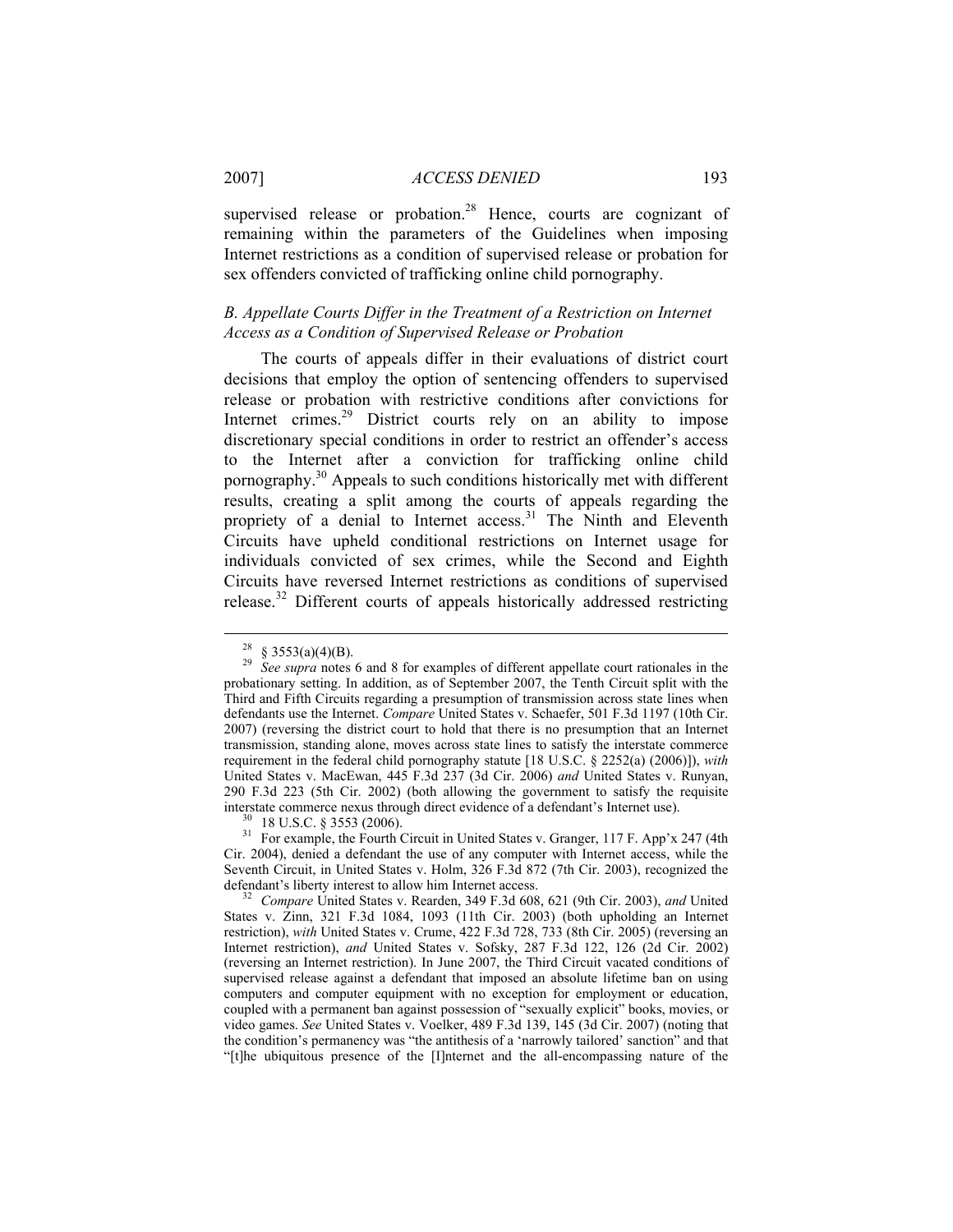Internet access as a condition of supervised release in the context of the Fourth Amendment.<sup>33</sup>

In 1999, the Third Circuit in *United States v. Crandon*<sup>34</sup> was the first to address a restriction on Internet access. The defendant was convicted of receiving child pornography and challenged a condition of his probation that denied him access to the Internet unless he sought specific approval from the United States Probation Office.<sup>35</sup> The court upheld the restrictive condition, considering it reasonably related to the caliber of the defendant's offense and the government's goal of protecting the public. $36$ 

Two years later, in *United States v. Paul*, the Fifth Circuit affirmed a blanket prohibition against Internet access for a defendant whose computer contained over 1,200 images of child pornography and who used e-mail to advise others on how to gain access to children by targeting single parents. $37$  The court accepted a broad restriction that did not include a provision permitting the defendant to use the Internet with approval of his probation officer.<sup>38</sup> The Fifth Circuit also rejected the defendant's argument that the Internet had become an indispensable tool for communicating in the modern world.<sup>39</sup>

In contrast, other appeals courts hesitate to embrace restrictions on Internet access. In *United States v. White*, 40 the Tenth Circuit commented that the ban imposed there could be acceptable under circumstances

 $\overline{a}$ 

information it contains . . . provides near universal access to newspapers such as the *New York Times*; the *Wall Street Journal* and the *Washington Post*; to popular magazines such as *Newsweek* and *Time*, [to] such respected reference materials as the Encyclopedia Britannica and World Book Encyclopedia, and [to] much of the world's literature."). One commentator noted that when read literally, the condition would have prohibited the defendant from ever owning a modern mobile phone or many books including the Bible, medical textbooks, and modern fiction classics. *See* Declan McCullagh, *Police Blotter: Court Overturns Man's Net Ban for Life*, CNET, June 6, 2007, *available at*  http://www.news.com/Police-Blotter-Court-overturns-mans-Net-ban-for-life/2100-

<sup>1030</sup>\_3-6188973.html.<br><sup>33</sup> See, e.g., United States v. Lifshitz, 369 F.3d 173 (2d Cir. 2004); United States v.<br>Holm, 326 F.3d 872 (7th Cir. 2003).

 $^{34}$  United States v. Crandon, 173 F.3d 122 (3d Cir. 1999).

<sup>&</sup>lt;sup>35</sup> *Id.* at 125. Crandon pled guilty to one count of receiving child pornography in violation of 18 U.S.C.  $\S$  2252(a)(2) and was later sentenced to seventy-eight months in prison followed by a three-year term of supervised release.<br><sup>36</sup> *Id.* at 128. The court indicated that the restrictive condition was narrowly tailored

and consistent with the defendant's criminal conduct even though it jeopardized his employment and impacted his First Amendment freedoms, because Crandon had used the

Internet to develop and exploit an illegal relationship with a fourteen-year-old girl.<br><sup>37</sup> United States v. Paul, 274 F.3d 155 (5th Cir. 2001), *aff'd*, 122 S. Ct. 1571 (2002).<br><sup>39</sup> Id. at 169–70.

<sup>39</sup> *Id.* at 169–70. 40 244 F.3d 1199 (10th Cir. 2001).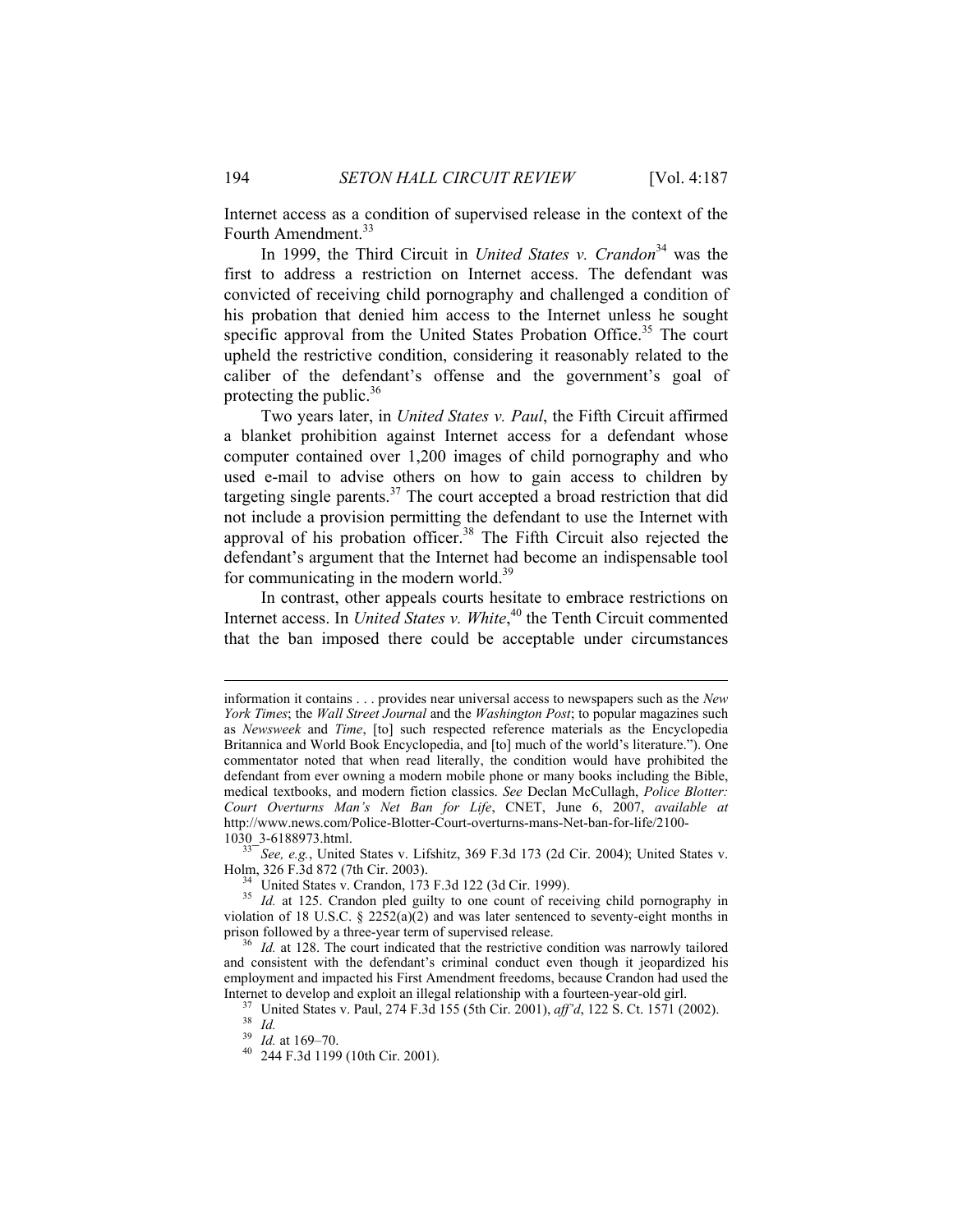evident in *Crandon*. 41 However, the court remanded the special condition in its own case back to the district court so that it could be reworded "to reflect the realities of the Internet and its rapidly changing technology."<sup>42</sup> The court found that the special condition was overly broad and potentially violated the Sentencing Guidelines by imposing a restriction "greater than necessary,"<sup>43</sup> which denied the defendant's use of "a computer at a library to do any research, get a weather forecast, or read a newspaper online."<sup>44</sup>

Building on a concern to tune the scope of restrictive probationary Internet conditions, the Second Circuit invalidated a special condition in 2004 that required the defendant to submit to electronic monitoring of his computer by his probation officer in *United States v. Lifshitz*.<sup>45</sup> Noting that such a condition may be reasonable in certain circumstances, the court indicated that the current monitoring scheme was overbroad as imposed.46 The court performed a Fourth Amendment analysis to conclude that the "special needs" of the probationary system $47$  justified conditioning the offender's probation upon his agreement to submit to computer monitoring.48 However, the Second Circuit in *Lifshitz* held that the broad wording of the probationary condition rendered an analysis of infringement on the defendant's privacy impossible, since the court record provided little information as to the specific system intended to monitor or filter the computer.<sup>49</sup> Furthermore, the court questioned the efficacy of such enforcement techniques, recognizing that experienced computer users might circumvent the software, thus reducing the effectiveness of the government's justification for implementing those measures.<sup>50</sup>

In sum, the Third and Fifth Circuits split from the Second and Tenth Circuits within a Fourth Amendment justification scheme when evaluating the scope of restrictive online access imposed by the district

<sup>&</sup>lt;sup>41</sup> The *White* court explained that Crandon's use of the Internet "clearly initiated and facilitated a pattern of criminal conduct and victimization that produced an immediate consequence and directly injured the victim," and noted that Crandon could still access

the Internet with permission from his probation officer. *Id.* at 1205. *See supra* note 34.<br><sup>42</sup> *Id.* at 1206.<br><sup>43</sup> 18 U.S.C. § 3553(a) (2006).<br><sup>44</sup> *White*, 244 F.3d at 1206.<br><sup>45</sup> 369 F.3d 173 (2d Cir. 2004).<br><sup>46</sup> *Id.* harm the community further by receiving or disseminating child pornography during his term of probation. *Id.* 

<sup>148</sup> *Id.* at 190.<br><sup>49</sup> *Id.* at 193.<br><sup>50</sup> *Lifshitz*, 369 F.3d at 193.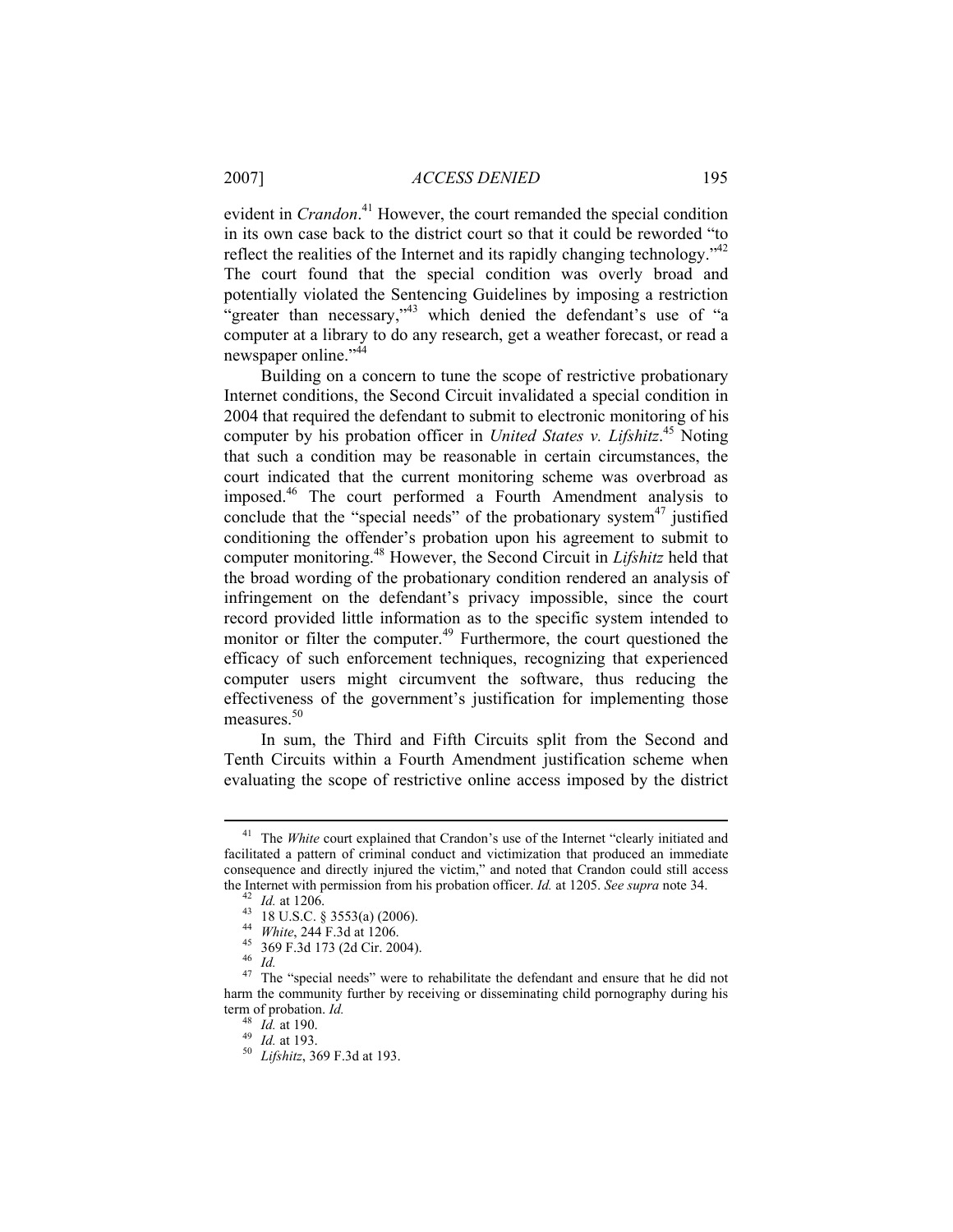courts. Courts must tailor the language in each restrictive condition using authority from the Sentencing Guidelines to acknowledge each offender's Fourth Amendment privacy concerns.

# *C. The Fourth Amendment Does Not Bar Internet Restrictions for Sexual Offenders Sentenced to Probation*

This comment proposes that a restriction on Internet access is a valid option for any district court sentencing a convicted sex offender to probation. However, the existing circuit split illuminates two issues. First, courts must evaluate the degree of any imposed Internet restriction in the context of each defendant's Fourth Amendment rights to ensure that the denial is no more than necessary. Second, the courts then must consider whether the subsequent monitoring techniques put into place by the probationary condition deny the offender any Fourth Amendment guarantees against unreasonable searches.

1. Internet Restrictions as Conditions of Supervised Release Do Not Violate the Offender's Fourth Amendment Right to Privacy

Though circuit courts split their decisions about the extent of restricting the Internet for sex offenders who traffic in online child pornography, the restriction itself does not pose any threat to the offender's Fourth Amendment privacy rights against unreasonable searches and seizures. This is permissible because courts can tailor each restriction to comport with privacy concerns in any given situation. The split among circuit courts begins with imposition of a total or partial ban on Internet access as a condition of probation or parole, and further deepens the Fourth Amendment analysis for those courts that choose the partial ban allowing limited Internet access. Courts that impose a blanket prohibition on Internet access, like the Fifth Circuit in *Paul*, appear to focus wholly on the Guidelines by rationalizing that the egregious quality of child pornography validates the propriety of a total ban.<sup>51</sup> Comparatively, courts of appeals reviewing conditions that allow partial Internet access through restrictive computer monitoring measures address an additional Fourth Amendment component when analyzing a probationary special condition. These courts must ensure that the scope of partial access comports with the privacy rights of the defendant while simultaneously complying with the principles that drive the Sentencing Guidelines.<sup>52</sup>

<sup>51</sup> *See* United States v. Paul, 274 F.3d 155 (5th Cir. 2001). 52 The court's analysis in *United States v. Lifshitz*, 369 F.3d 173, 191 (2d Cir. 2004) illustrates this task.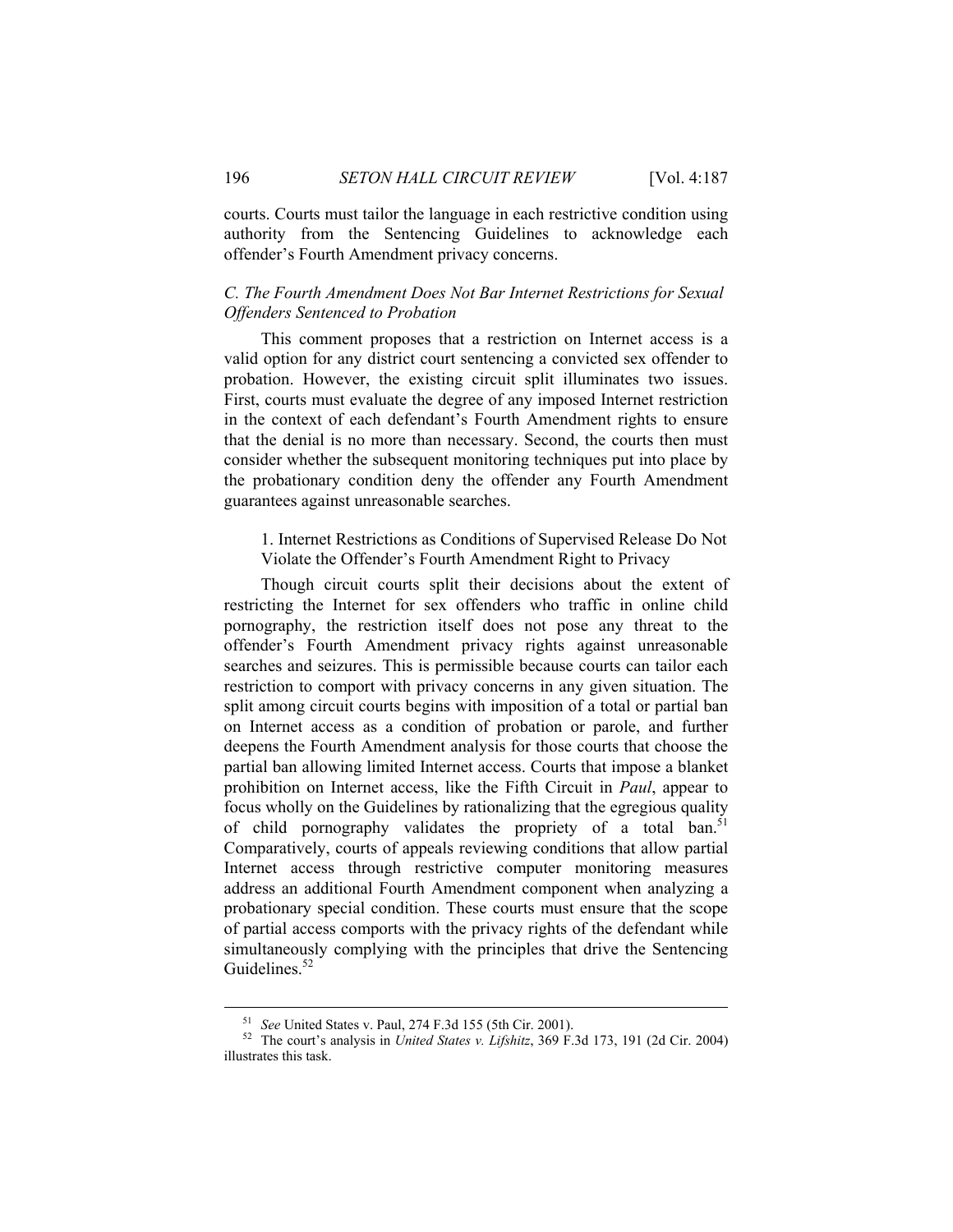# 2007] *ACCESS DENIED* 197

2. Under the Supreme Court's Existing Jurisprudence, Computer Searches Based Wholly on Probationary Status Would Likely Not Violate the Fourth Amendment

While the Supreme Court has never addressed the question of whether a warrantless search is reasonable under the Fourth Amendment if the search were solely predicated upon the condition of probation,<sup>53</sup> the Court's jurisprudence suggests that searches based on probationary status alone likely do not violate the Fourth Amendment.<sup>54</sup>

In *Samson v. California*, the Supreme Court relied on a prior decision in *Griffin v. Wisconsin* to assess a case involving a suspicionless search of an offender out on parole.<sup>55</sup> In *Griffin*, the Court acknowledged the special role of probation officers: "[W]e deal with a situation in which there is an ongoing supervisory relationship—and one that is not, or at least not entirely, adversarial—between the object of the search and the decisionmaker."56 The *Samson* Court incorporated that rationale and ultimately held that the Fourth Amendment did not prohibit a police officer from conducting a suspicionless search of a parolee based solely on parolee status, suggesting that a condition of supervised release can eliminate an offender's reasonable expectation of privacy.<sup>57</sup> The Court noted that parole grants offenders a privilege premised upon compliance with other requirements.<sup>58</sup>

Moreover, the *Samson* Court cited special conditions for parolees, such as psychiatric treatment and mandatory abstinence from alcohol, as examples of a parolee's limited expectation of privacy based on parolee status alone.<sup>59</sup> Akin to probationers, the Court considered the defendant's compliance with the parole option to be an equally "salient" factor, evidencing personal awareness and acceptance that he might be subjected to suspicionless searches.<sup>60</sup> Consequently, the Court concluded that "imposing a reasonable suspicion requirement [before police officers could search parolees] would give parolees greater opportunity to anticipate searches and conceal criminality."61 The Court concluded that concerns about an offender's incentive to conceal contraband merited an

<sup>53</sup> *Knights*, 534 U.S. 112, at 120. 54 *See* Griffin v. Wisconsin, 483 U.S. 868 (1987); Samson v. California, 126 S. Ct.

<sup>2193 (2006).&</sup>lt;br><sup>55</sup> *Samson*, 126 S. Ct. at 2199.<br><sup>56</sup> *Griffin*, 483 U.S. at 879.<br><sup>57</sup> *Id.* at 879–80.<br><sup>58</sup> *Samson*, 126 S. Ct. at 2198 (citing Pennsylvania Bd. of Probation & Parole v.<br>Scott, 524 U.S. 357, 365 (1998)).

Scott, 524 U.S. 357, 365 (1998)). 59 *Id.* at 2199. 60 *Id.* <sup>61</sup> *Id.* at 2201. *See Knights*, 534 U.S. at 120; *Griffin*, 483 U.S. at 879.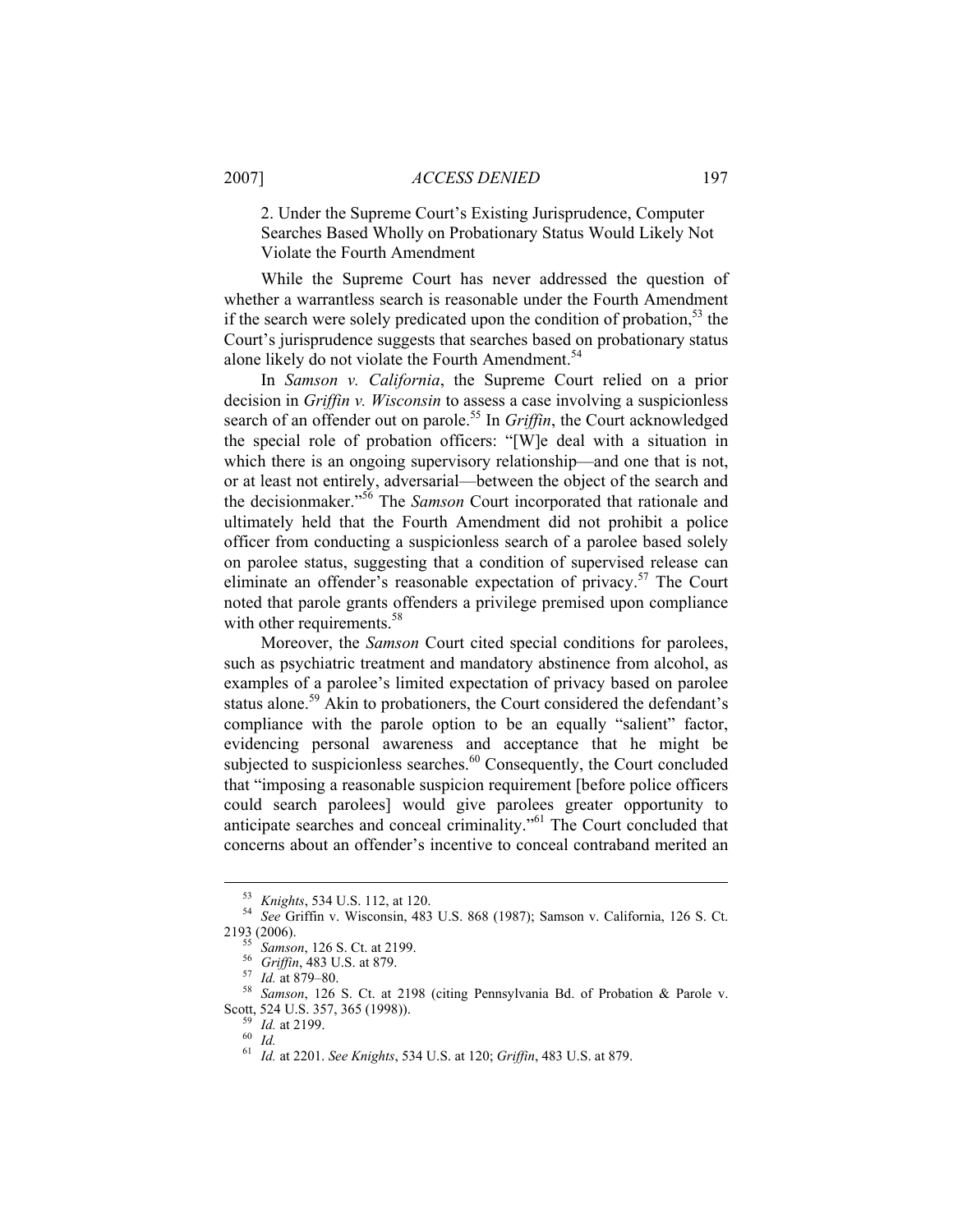"intensive" system of supervision in *Griffin v. Wisconsin*, and that these concerns applied with even greater force to the supervision of parolees.<sup>62</sup>

Consequently, while the Supreme Court's existing jurisprudence does not explicitly address a condition of probation that restricts probationer or parolee access to the Internet, it sets a framework that allows the inference that the Fourth Amendment is not implicated in such instances. Incorporating the adversarial supervisory relationship of probation officers and offenders acknowledged in *Griffin* into *Samson*'s limited rights rationale implies that Fourth Amendment rights are not violated when courts restrict Internet access to offenders granted supervised release or probation.

### III. ENFORCEMENT OF A TOTAL BAN ON INTERNET ACCESS IS PROBLEMATIC AND IMPRACTICAL

Despite diminished Fourth Amendment concerns, a court still faces the task of drafting a suitable restrictive condition for an offender living in a technologically-dependent society. A court considering a condition of probation must acknowledge the realities of the Internet age while effectively limiting the offender's computer activity.63 Circuit courts allowing restrictive access to the Internet need to uphold the Sentencing Guidelines by narrowly tailoring special conditions. Conflicting circuits that promote a total ban on Internet access face additional problems of practicality when enforcing the blanket prohibition.

Internet technology is so commonplace and convenient that curbing offender access seems nearly impossible.<sup>64</sup> The ease of online accessibility creates a huge burden on law enforcement when both the public and private sectors offer Internet access so readily—nearly every public library and airport offers computers with Internet access, and most cellular phones now have online capability. Furthermore, hotel rooms, gyms, and educational institutions provide countless opportunities for crafty offenders to violate a blanket prohibition on Internet access. Technological change is so rapid that it is possible to contemplate easier means of Internet access in the future, even in areas that have yet to succumb to the digital network.<sup>65</sup> A complete bar to online access also affects the sentencing goal of rehabilitation—probationers are expected

<sup>&</sup>lt;sup>62</sup> Samson, 126 S. Ct. at 2201; *Griffin*, 483 U.S. at 875; *see also* United States v.<br>Reyes, 283 F.3d 446, 461 (2002).<br><sup>63</sup> The Tenth Circuit majority mode such as a share between the state of the state

The Tenth Circuit majority made such an acknowledgment in *United States v.* 

*White, 244 F.3d 1199, 1207 (10th Cir. 2001).* <sup>64</sup> See Where Americans Use the Internet, http://www.infoplease.com/ipa/A0921870. html (last visited Sept. 15, 2007).

 $h<sup>65</sup>$  Some examples include automatic Internet capability wired into every new home, or free wireless signals on buses or subway systems and in waiting areas of hospitals.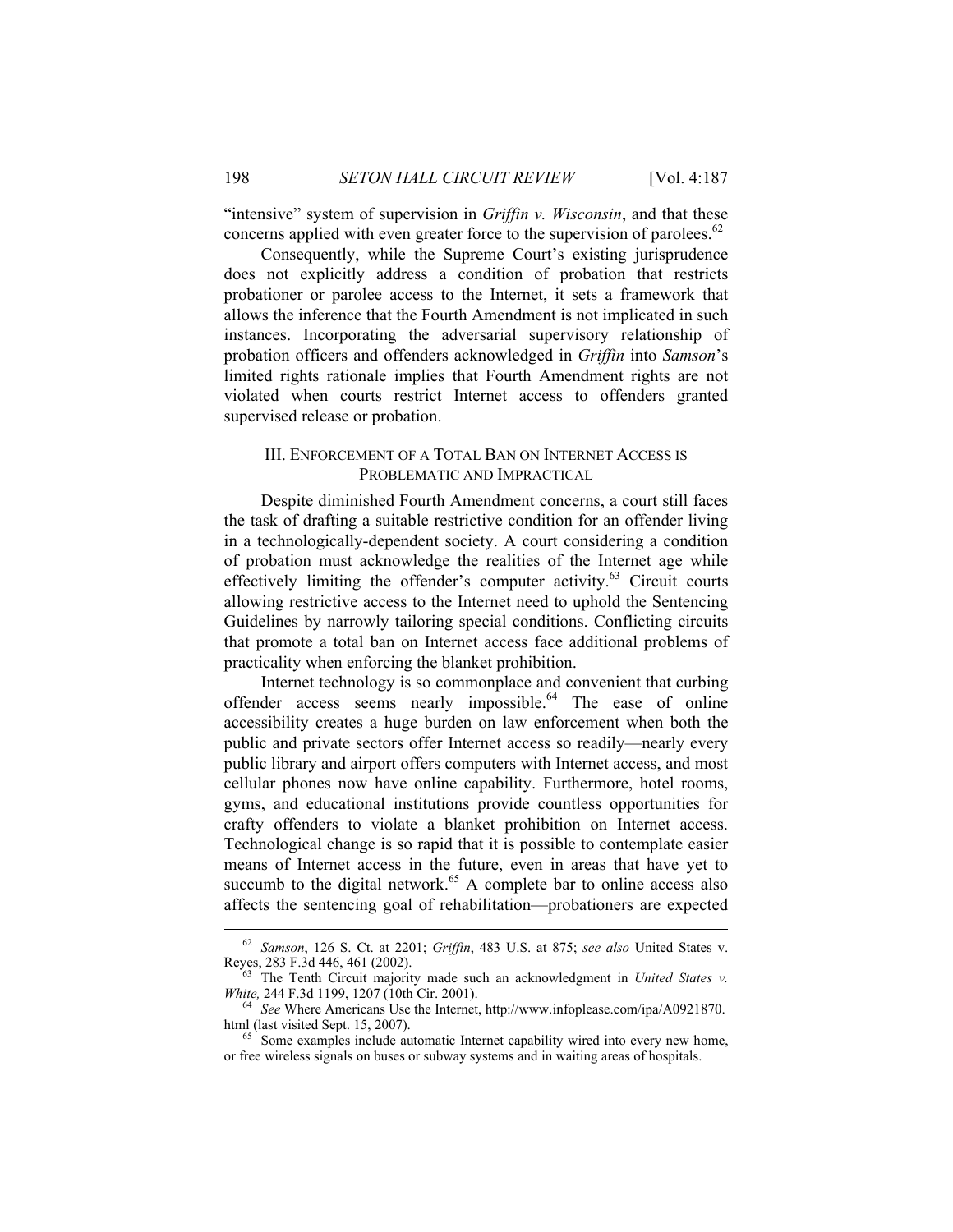to secure steady employment, but may be wary of pursuing many clerical jobs in contemporary society that now offer Internet access. In addition, employers and potential employees alike utilize online research and communication resources related to the job search. While not a perfect solution, however, blocking software may justify a partial ban to restore the Internet as an acceptable tool a probationer may use to obtain employment.

The anonymity of the electronic interface is another factor that precludes effective enforcement of a total Internet ban. Although Internet access in the employment context is more readily regulated because employers can bar any probationer from using a computer or going online, private circumvention of the probationary condition is easily achieved if offenders merely borrow computers or choose different login names. The previous section argues that offenders cannot protest a complete ban on the principle that the Internet's indispensability dictates them a right to read a newspaper or book travel arrangements online, because the "unfairness" argument implicates a quality-of-life assertion that probationers and parolees are no longer qualified to make. *Samson* and other Supreme Court precedent diffuse the argument that because the Internet is so pervasive, any denied access to it implicates Fourth Amendment concerns. The rationales put forth by the Supreme Court in *Samson* and *Griffin* indicate that probationers and parolees simply do not enjoy the same constitutional entitlements as regular citizenry because of criminal conduct.<sup>66</sup> Sex offenders convicted for abusing the Internet therefore should not expect a right to use it, especially when their criminal conduct hinged entirely on the technology.

On the other hand, if offenders protest that a condition against total Internet access is unfair and impractical this contention may be valid when there is a risk for violation through Internet exposure that is not within their control, such as at a library, airport, or gym. The ban is designed to prevent actual Internet activity, however, and most of these exposures would require further conduct on the offender's part. Still, the daily infusion of Internet technology presents many potential opportunities for an offender to violate probation and law enforcement's limited ability to enforce a ban cannot completely alleviate the risks from an environment rife with temptation.

All courts that contend with sex offenders convicted of trafficking child pornography on the Internet seek to satisfy the Sentencing Guidelines by matching punishment to the nature of the crime

 <sup>66</sup> *Samson*, 126 S. Ct. at 2198 (citing United States v. Cardona, 903 F.2d 60, 63 (1st Cir. 1990)).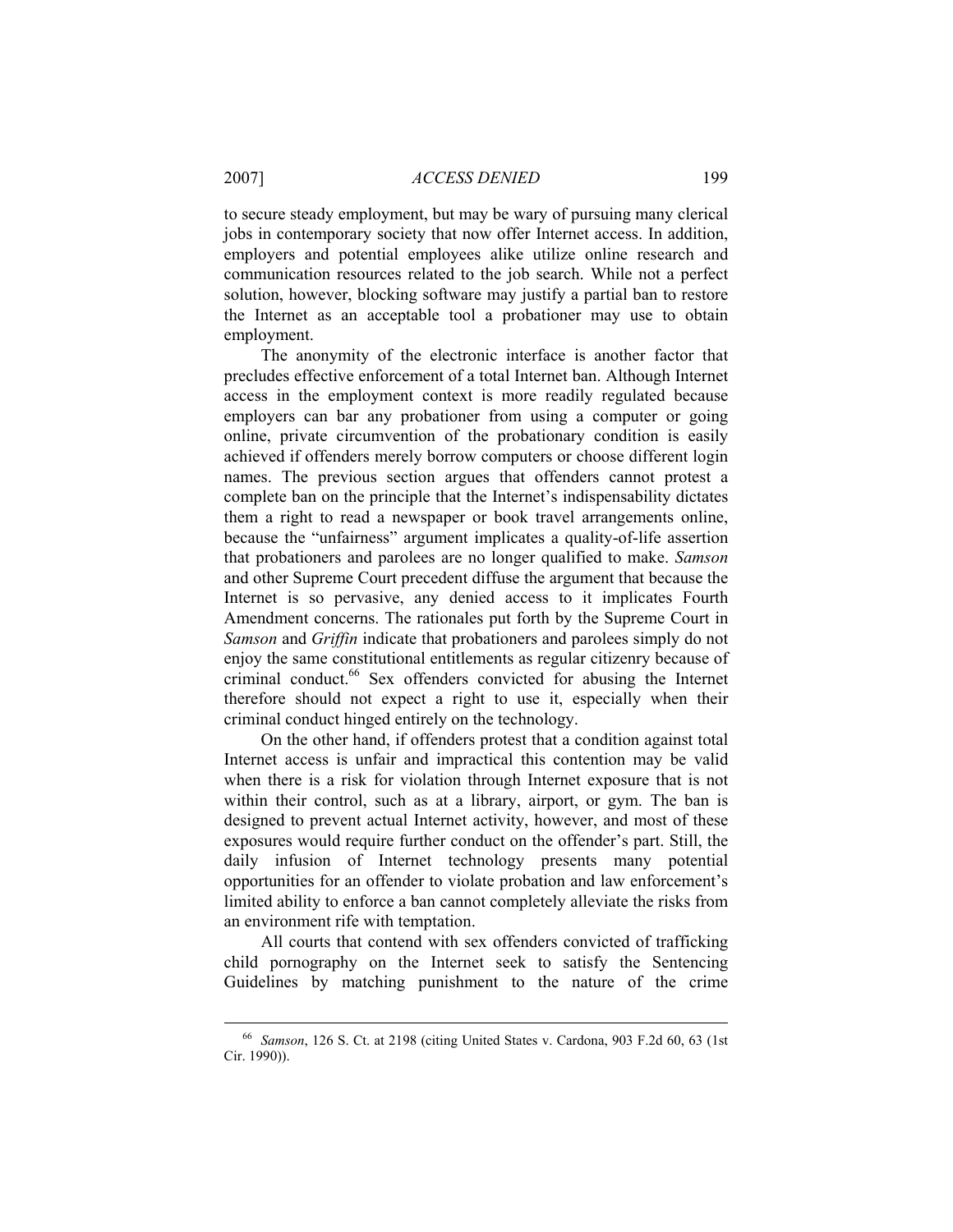committed. The goal of those circuits that impose a blanket prohibition on Internet access is both noble and obvious, but fails to account for the impracticality of enforcing the condition. The Internet's dominant role in society makes monitored restricted access a more viable option for the courts. Therefore, courts intent on restricting Internet access must specify technological measures that impose varying degrees of intrusion.

#### IV. VARIOUS TECHNOLOGICAL METHODS ARE AVAILABLE TO ENFORCE A RESTRICTION ON INTERNET ACCESS

A survey of current technology highlights the variety of methods available for probation officers to enforce conditions that permit offenders partial Internet access. Current technology allows for flexibility, but also creates opportunities for offenders to circumvent existing methods. Available enforcement measures include installing software on an individual's personal computer and tracking records provided by the probationer's Internet Service Provider ("ISP").<sup>6</sup>

#### *A. Software Technology*

Software provides an advantage over ISP record-keeping in that software allows a probation officer or other monitor to investigate all of a probationer's computer-based activities for offensive behavior that might  $\frac{1}{\sqrt{2}}$  occur without accessing the Internet.<sup>68</sup> Installed software can target specifically-unauthorized materials, or may monitor the computer user's activity in the entirety.69 The Second Circuit suggested in *United States v. Lifshitz* that "[t]hese [technological] distinctions may be material to determining whether the scope of the monitoring condition's infringement on privacy is commensurate with the 'special needs' [analysis used to determine the validity of a condition of supervised release.]"70

The Second Circuit's invalidation of the computer restriction in *Lifshitz* reflected the court's concern that the lack of specificity as to the government's intended means of monitoring might result in a violation of what it held to be Lifshitz's reasonable expectation of privacy. The court explained that "[c]onstant inspection . . . might be more like searching his diary or inspecting his closets than it is like the highly targeted diagnosis accomplished by [a monitoring means similar to] drug testing."71 The Second Circuit then advocated a monitoring system that

 <sup>67</sup> United States v. Lifshitz, 369 F.3d 173, 191 (2d Cir. 2004). 68 *Id.*

 $\begin{array}{c} 69 \ \hline 70 \ \hline 70 \ \hline \end{array}$  *Id.* 

 $71$  *Id.* at 192.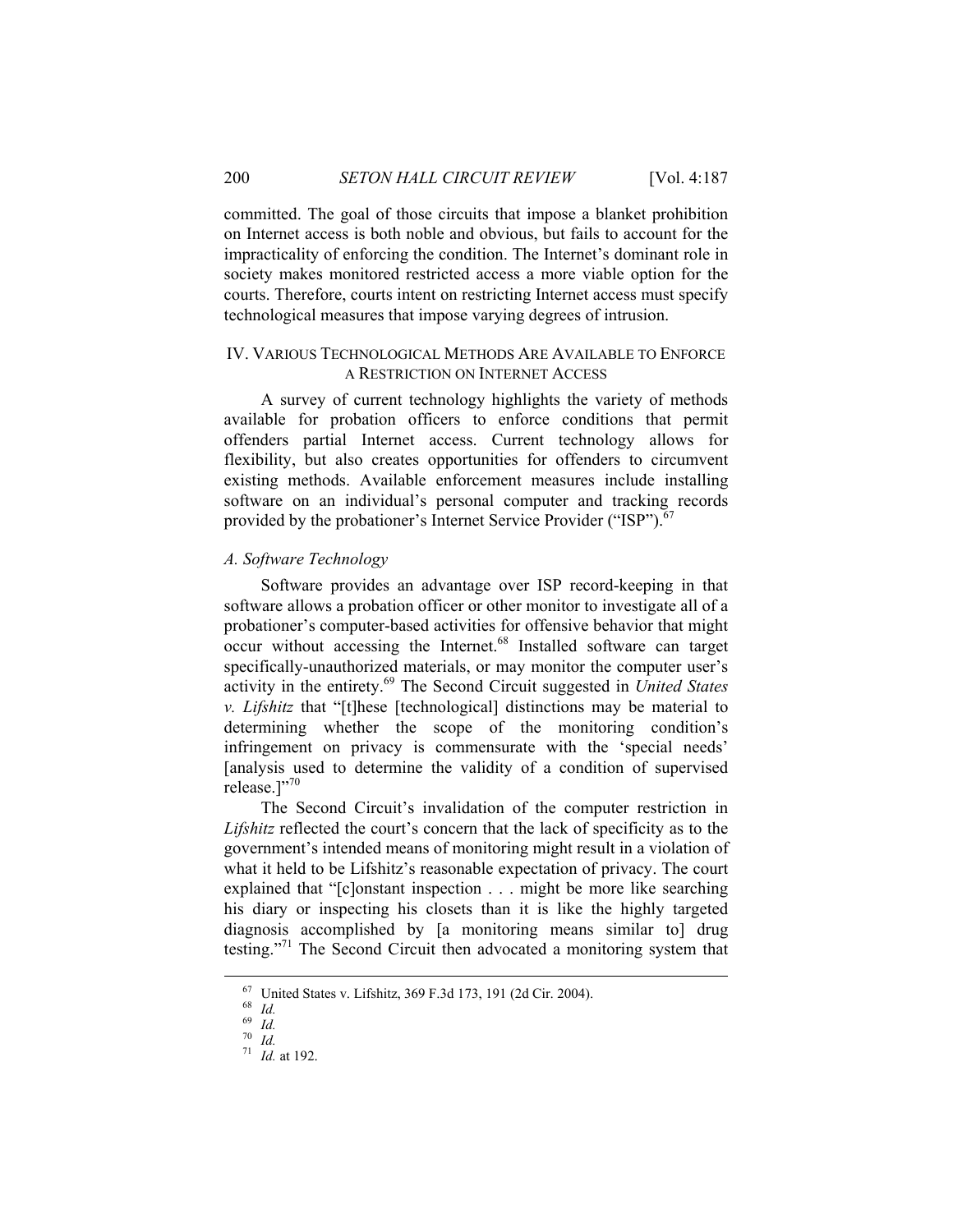2007] *ACCESS DENIED* 201

would alert a probation officer only when the defendant engaged in designated impermissible communication over e-mail or the Internet.<sup>72</sup>

The *Lifshitz* court emphasized that the scope of any online monitoring condition must align with the "special needs" of each defendant's reasonable expectation of privacy.<sup>73</sup> The tools available to law enforcement allow courts to vary the scope of any condition pursuant to a probationary Internet restriction. Probation officers use a variety of software that logs a user's recent computer activity, actively monitors current usage, and filters an offender's access to Internet websites.

1. Forensic Software

Forensic software enables an investigator to collect and recover stored computer data for later analysis of a user's cumulative past activity. Recent technological advancements provide investigators with the option of physically seizing a computer and examining its contents, or alternatively logging into a network that provides virtual access to a user's computer system. The standard tool widely recognized by the industry and validated by the courts is  $Encase@$ .<sup>74</sup> This software is offered in two editions that operate by mounting stored data from the user's drive into an activity log that is accessed by an investigator utilizing a private access key.75

The ability of the Enterprise software to run in a live environment differentiates it from the Forensic edition, allowing the investigator to log into a network which makes a virtual connection to a target user's machine that complies with the investigator's request to snapshot volatile data or preview the user's drive.76 The software encrypts the offender's data and is accessible only to specifically authorized parties, to provide a greater security measure against tampering while establishing a chain of custody that is admissible in court. The Forensic edition provides the same evidentiary activity log, but requires a probation officer to physically access the probationer's computer to retrieve the usage report.<sup>77</sup>

<sup>&</sup>lt;sup>72</sup> Lifshitz, 369 F.3d at 192.<br><sup>73</sup> Id. at 191.<br><sup>74</sup> JOHN PATZAKIS, DIGITAL PRIVACY CONSIDERATIONS WITH THE INTRODUCTION OF ENCASE ENTERPRISE (2003), http://www.guidancesoftware.com/downloads/getpdf.aspx? fl=.pdf.

<sup>&</sup>lt;sup>75</sup> *Id.*<br><sup>76</sup> How EnCase® Enterprise Works, http://www.guidancesoftware.com/products/ ee\_works.asp (last visited Feb. 11, 2007). 77 PATZAKIS, *supra* note 74, at 2.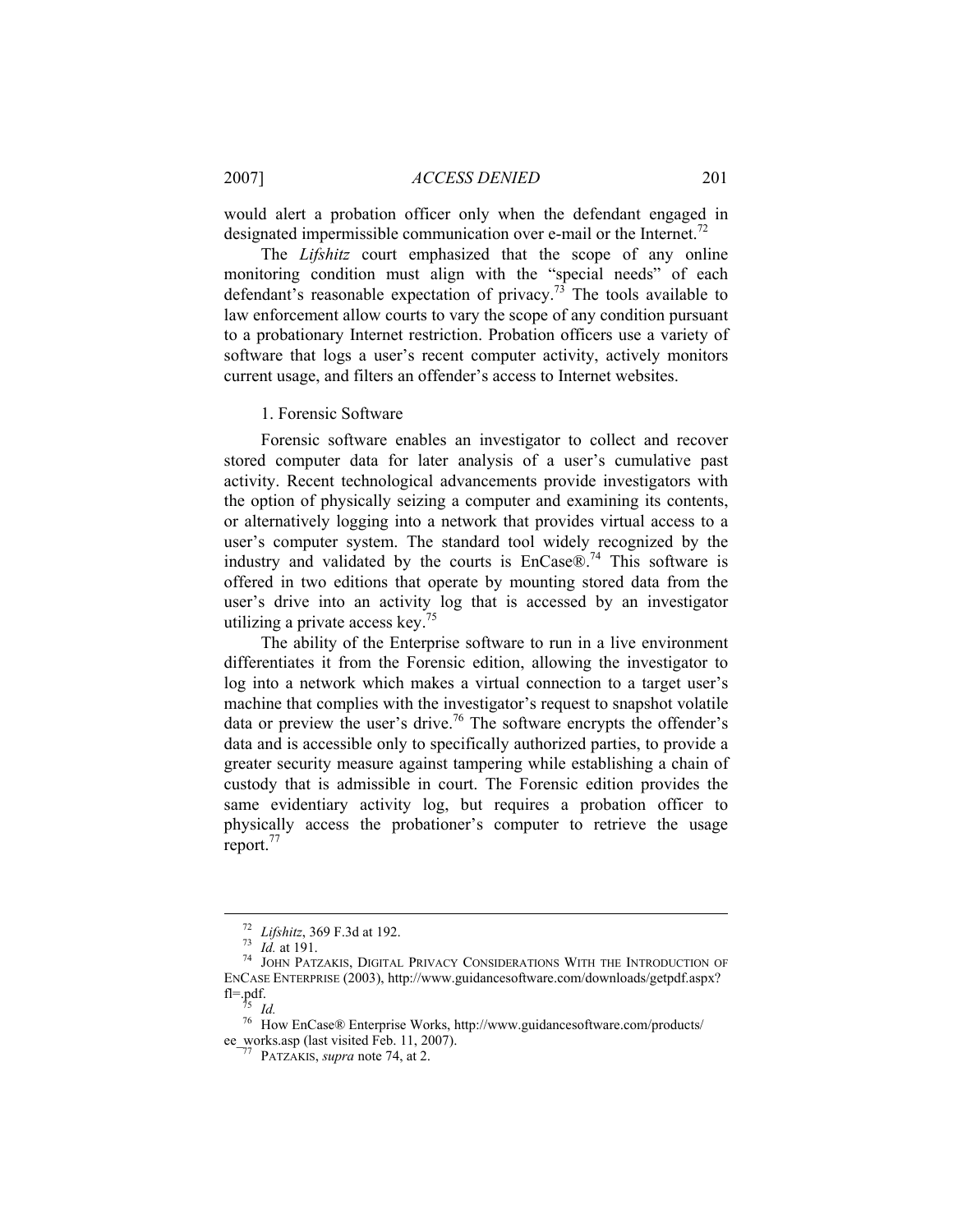## 2. Monitoring Software

Continual monitoring software such as SPECTOR® can supplement a periodic review of past computer usage. Monitoring software captures the user's entire computer by recording all computer activity including Internet browsing and web-based e-mail services such as Hotmail, Yahoo mail, and AOL.78 This monitoring program takes a snapshot of a person's computer use as frequently as once per second, holding usage information accrued over several months in a hidden location for later review by an outside party.<sup>79</sup> The automatic snapshot function mimics a surveillance camera by providing a visual record of screenshots, while recording e-mail, chat conversations, and user keystrokes.<sup>80</sup> The Professional edition of the software e-mails an immediate report to a designated recipient once the offender uses any inappropriate keywords delineated in advance by the subscriber. $81$  This notification report contains details of when, where, and how a keyword was used, including the number of times it was typed or appeared on a computer, on a website, or in an e-mail. $82$ 

3. Filtering Software

Software can filter or block information on an offender's local computer or function through an ISP to block user access to predetermined websites as a probation officer dictates per the terms of probation. Proxy server programs control network traffic between local users and the Internet. A probation officer can designate settings that deny specific file requests from a local user or block inappropriate web pages and e-mail messages.<sup>83</sup> For example, the *Lifshitz*<sup>84</sup> opinion noted in dicta how an off-site ISP in Bexar County, Texas maintained an agreement with the local judiciary, providing probationers with Internet service that restricted access to sex-related sites or other areas expressly forbidden by conditions of parole or probation.<sup>85</sup> The system provides an alternative software method by interrupting Internet data at the ISP

 <sup>78</sup> Spying & Detective Software Reviews and Download Page!, <sup>78</sup> Spying & Detective Software Reviews and Download Page!,<br>
http://www.webtechgeek.com/Spy-Software.htm (last visited Feb. 11, 2007).<br>
<sup>81</sup> *Id.*<br>
<sup>82</sup> *Id.* 8<sup>2</sup> *Id.* 82<sup>8</sup> Proxy Server, http://www.webopedia.com/TERM/p

Dec. 27, 2007). 84 *Lifshitz*, 369 F.3d at 191 (discussing Ihosvani Rodriguez, *Three Sex Offenders* 

*Caught Seeking Internet Porn; Trio Had Agreed To Be Under the Authority of Cyber-Watchdogs*, SAN ANTONIO EXPRESS-NEWS, Dec. 28, 2001, at 1A.). 85 *Id.*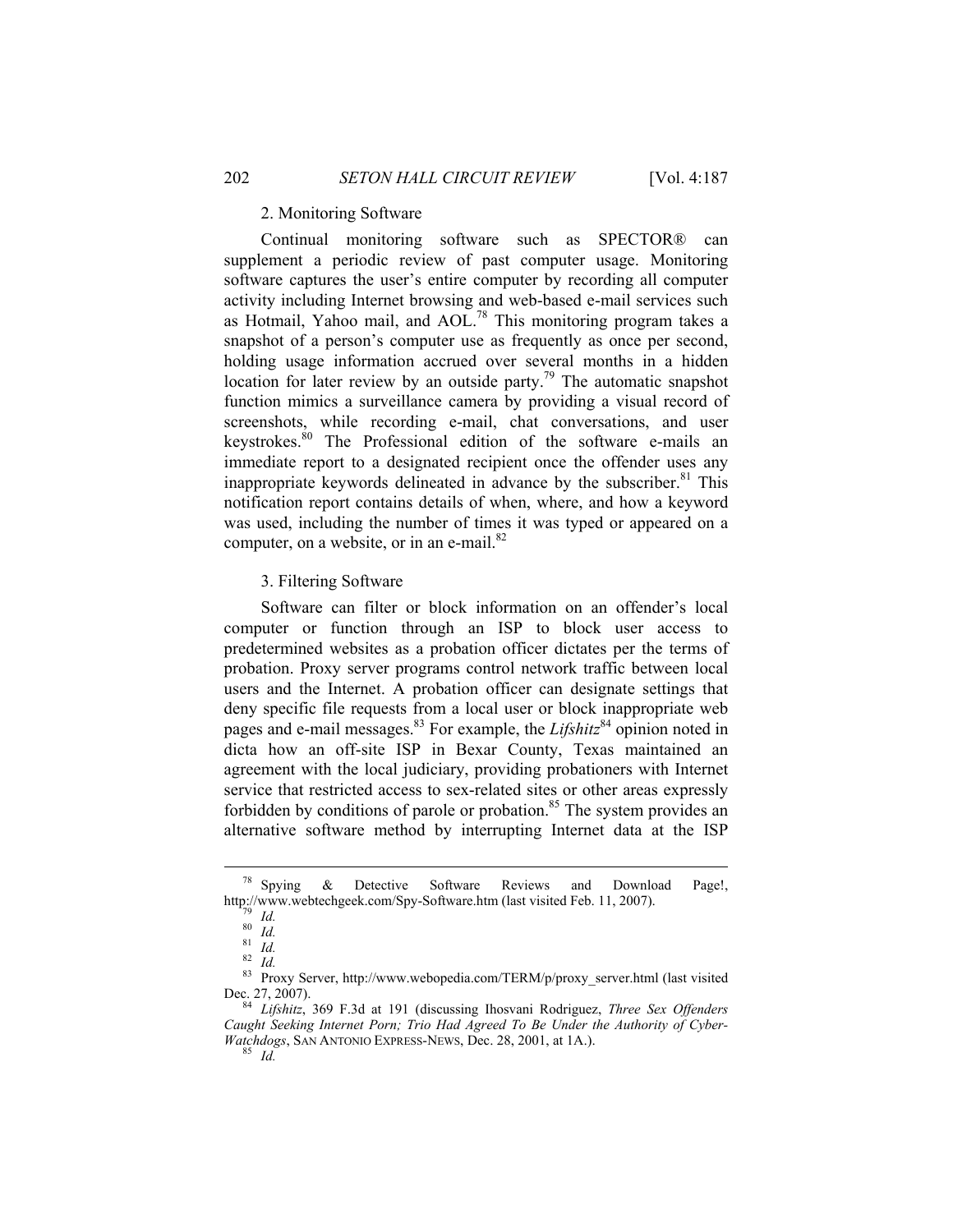# 2007] *ACCESS DENIED* 203

source rather than via screenshot monitoring or pre-access blocking methods. All technologies require a skilled probation officer to program or sort through the resultant data and require strategic planning to keep pace with resourceful offenders who may attempt to circumvent each technology. Thus, when tailoring release conditions, courts select from a technological menu with varying degrees of surveillance options including activity logs, screen snapshots, and interruptive filtering of network traffic. Courts must also consider the technological proficiency of each offender to reduce the potential for circumvention.

### *B. Flexibility in Software Options Mitigates Potential Privacy Concerns in the Probationer Context*

Just as a court can customize probationary conditions to reduce privacy concerns when restricting Internet access, applicable methods of monitoring and restricting are flexible enough to allow custom tailoring of any probationary condition. Forensic software focuses on past behavior, and while physical acquisition of an offender's computer adds an intrusive element, designating a method such as remote accession to preview a target drive permits narrow tailoring of a probationary condition. A probation officer's ability to search for particularized illegal activity within a designated computer closely matches the *Lifshitz* guidelines, further mitigating Fourth Amendment protests from probationers subject to restricted Internet access.

#### *C. Skilled Internet Offenders Invite the Potential for Circumvention*

While the Fourth Amendment poses no great hurdle to Internet restrictions, an unwieldy Internet landscape complicated by the technological prowess of particular offenders threatens every method of computer surveillance with the potential for subversion. Given the everchanging breadth of sexually-related content available online, probation officers face the impractical task of staying abreast of myriad pornographic sites that morph and change on a daily basis in order to effectively program the filtering software.<sup>86</sup> An offender might defeat monitoring through encryption or steganography, both of which entail hiding trigger messages within a larger document.<sup>87</sup> Moreover, the proliferation of free proxy websites allows any computer user to hide a

 <sup>86</sup> ISC Internet Domain Survey, http://www.isc.org/index.pl?/ops/ds/ (last visited Sept. 15, 2007) (Internet Domain Name survey indicates over 500 million current online host sites as of January, 2007).

 $h^{87}$  Jim Tanner, *Rethinking Computer Management of Sex Offenders Under Community Supervision*, 15 J. OFFENDER MONITORING 11, (Summer/Fall 2002), *available at* http://www.kbsolutions.com/rcm.pdf.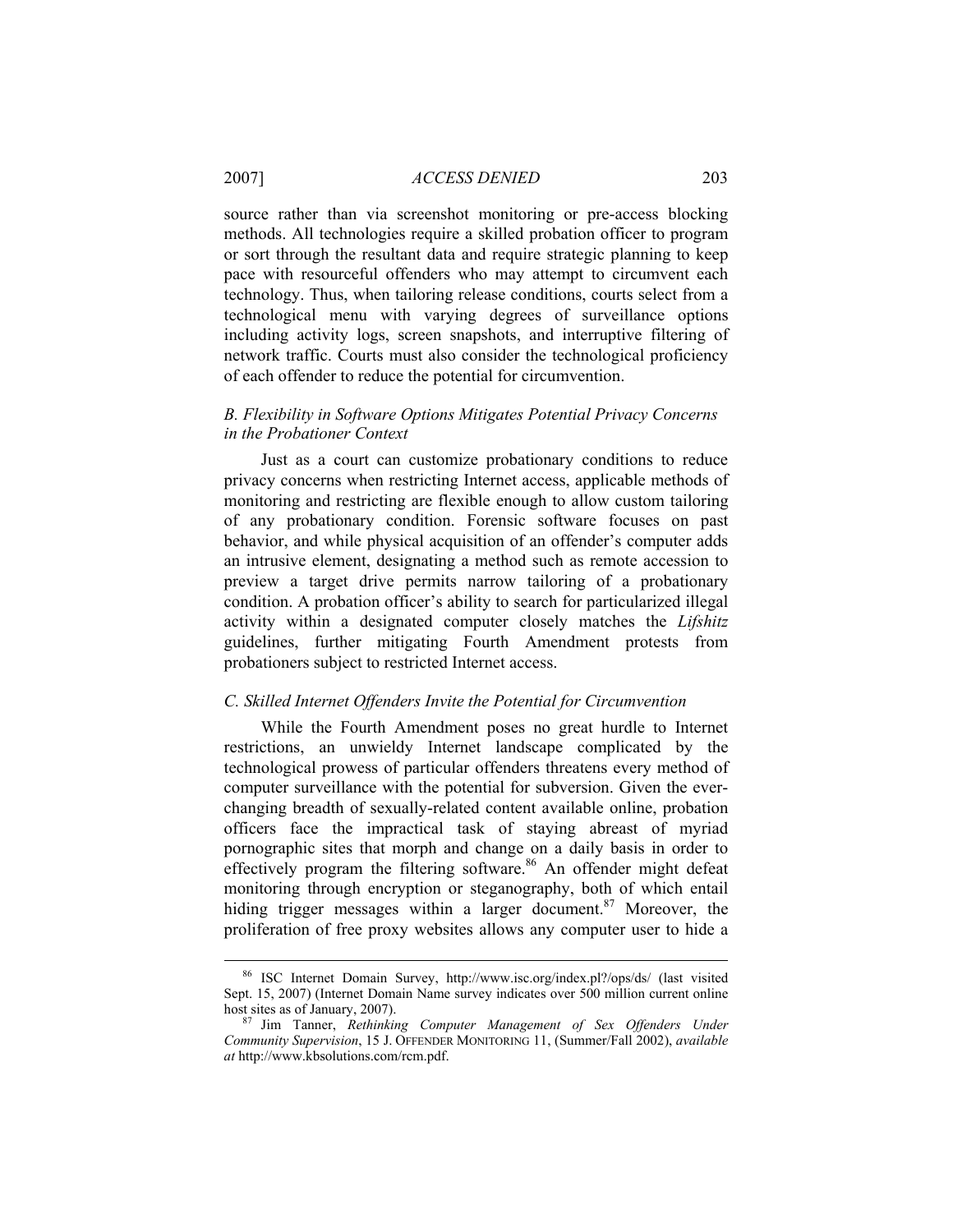personal IP address and surf the Internet anonymously without revealing the identity of the particular computer.<sup>88</sup> Alternatively, offenders can simply utilize a non-monitored computer to circumvent any condition of probation. Thus, the various technologies available provide flexible options but do not resolve the circumvention problem. These realities reinforce the pressing need for additional deterrents such as specific statutory civil and criminal penalties for any user who willfully circumvents monitoring or filtering technology installed as a restrictive condition of probation.

#### V. ENFORCEMENT OF A PARTIAL BAN ON INTERNET ACCESS IS POSSIBLE YET ULTIMATELY PROBLEMATIC

While Fourth Amendment concerns are reduced for those subjected to partial Internet bans because the judiciary can adjust probationary conditions for any situational need, attempts to police the online activity of those offenders invoke the same practical obstacles that arise out of the total ban scenario. Regardless of the technological method employed, monitoring the Internet habits of probationers implicates public policy issues relating to cost, officer qualifications, and practicality, given the ease of Internet access in daily life and the constant volatility in content. There are transactional costs that will accompany any monitoring or filtering method employed with Internet restrictions as a condition of probation. For example, probation officers must be trained to effectively enforce the Internet restriction. Proper preparation may demand an entirely new skill-set of technological awareness. For those courts that do not restrict Internet access due to its prevalence in today's society, the practicality of enforcing special probationary conditions becomes an issue after a sentence grants law enforcement access to an offender's computer.

# *A. Enforcing an Internet Restriction is Impractical Because the Internet is Easily Accessible*

The proliferation of Internet use within public space makes enforcement of a probationer's Internet access potentially unwieldy. Monitoring and filtering are only useful for activities conducted on a designated computer. Compliance with an Internet restriction creates an additional challenge for probationers who may be employed in jobs that require the use of a computer. Further, Internet access is readily available from public computers at the public library or even via online access through cellular phones. New York City has currently contracted with an

 <sup>88</sup> *See*, *e.g.*, http://www.WebsiteProxy.org; http://www.proxytopsite.com.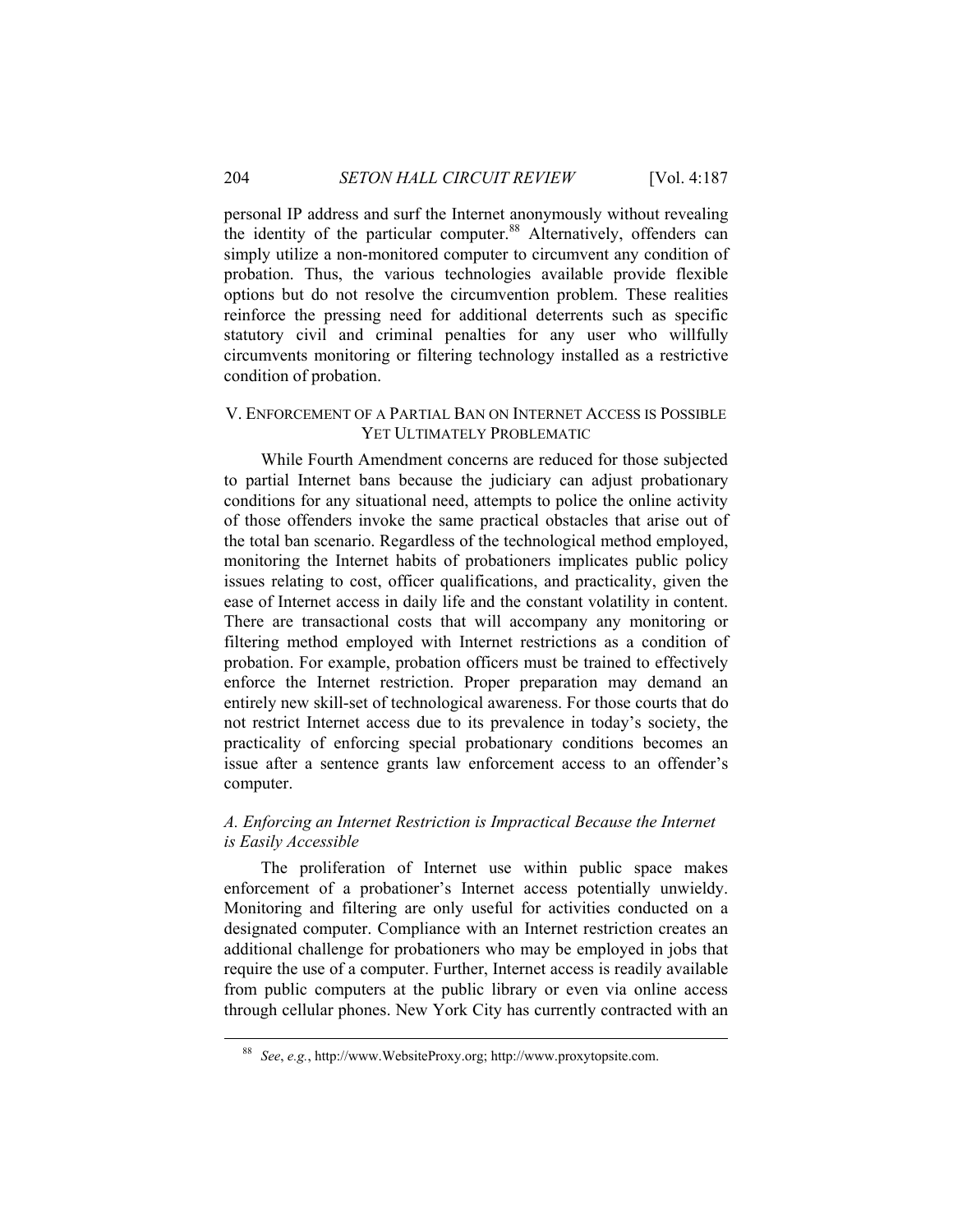Internet Service Provider to make Central Park a hotspot with free wireless Internet access.<sup>89</sup>

The effects of restricting the Internet for a probationer are useless if the user cannot be identified when using a different computer. Techniques will accommodate this truth in ways that affect greater society. Enforcing a restriction by blocking access to specific sites at the public library, for example, might deny the general public fair use simply because of a potential for abuse by probationers and parolees. <sup>90</sup> The resultant public policy would create a perversely tightened and restrictive Internet environment for the masses who have not voluntarily relinquished rights through the commission of a crime.

# *B. Enforcing an Internet Restriction is Difficult Because Technology is Volatile*

The limitations of current technology cannot always satisfy the judicial scope of Internet monitoring in conditions of probation or parole, further reducing the efficacy of restrictive conditions. While courts may craft monitoring conditions of probation that satisfy the jurisprudential scope of an Internet restriction, actual implementation is unwieldy and impractical. Proponents of the Internet ban as well as its detractors agree that the development of forensic search technology is uncertain at best and subject to immediate counter-strategies devised by savvy hackers.<sup>91</sup> The sheer number of rapidly changing forensic programs further complicates the practicality of enforcing an Internet ban.<sup>92</sup> The best tool for a particular situation greatly depends on its cost and ease of use, as well the skill of the particular officer using it. $93$ 

# *C. Adequately Enforcing an Internet Restriction Often Requires Specialized Training for Probation Officers*

Offenders may possess computer knowledge that far surpasses that of their probation officers. This invites a game of "cat-and-mouse"<sup>94</sup> to epitomize the potential futility of relying on technological methods to

 <sup>89</sup> Sewall Chan, *Deadline Set for Wireless Internet in Parks*, N.Y. TIMES, May 16,

Arguably, the general public could be denied access to sites that are not pornographic in nature but are nevertheless blocked to prevent access to probationers because the sites contain images of children or offer particular items for sale.

because the sites contain images of children or offer particular items for sale. 91 Orin S. Kerr, *Searches and Seizures in a Digital World*, 119 HARV. L. REV. 531, 570 (2005) (referring to computer hackers who have the technological prowess to immediately circumvent new monitoring techniques).

<sup>93</sup> *Id.* at 579. 94 *Id.* at 570.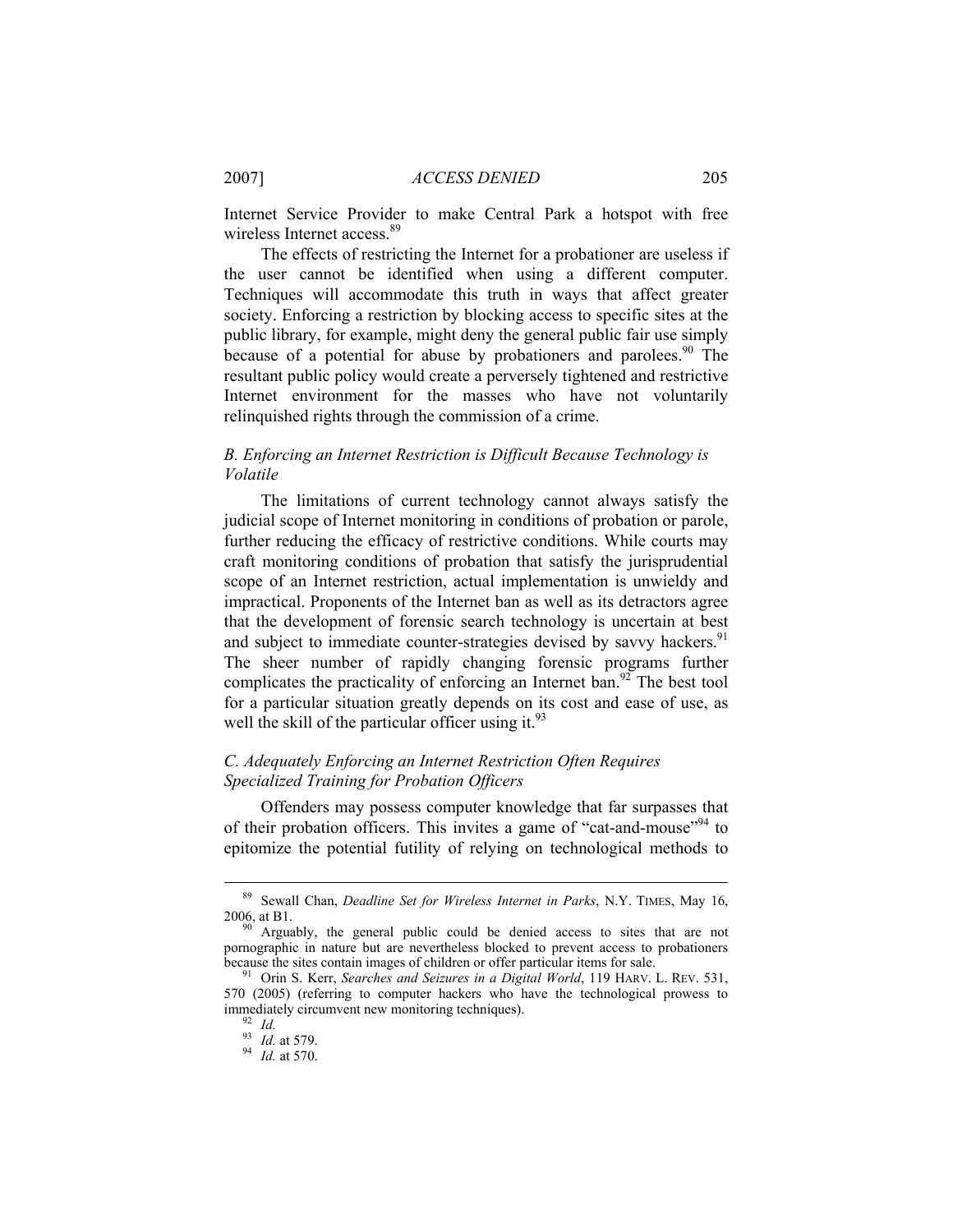adequately enforce an Internet restriction. Thus, monitoring and filtering the Internet for probationers and parolees by permitting such individuals to live outside of prison introduces a new task of balancing the price of enforcement against the dual goals of deterrence and rehabilitation where individual privacy and public safety is no longer the primary issue. By relaxing Fourth Amendment concerns for probationers and parolees, courts remove the dreaded fact-finding burden that would require them to cull the latest technologies in order to prescribe the least-invasive monitoring techniques for a probationary condition of release. Courts also avoid the potential for a clogged judiciary when defendants like Lifshitz return to court to request modifications to supervisory conditions in the face of cutting edge technology that would reduce an infringement on their Fourth Amendment rights. In order to impede an offender's potential to violate the Internet restriction, conditions should clearly mandate that the offender use only specially-designated computer terminals, perhaps in conjunction with random drop-in visits and continual technological surveillance by probation officers.

#### 1. The Colorado Training Scenario

The state of Colorado spearheaded an effort to develop an intensive two-day technical training program for probation officers at the Rocky Mountain location of the National Law Enforcement and Corrections Technology Center ("NLECTC-Rocky Mountain").<sup>95</sup> The course builds on the notion that there is no known cure for sexual deviancy and furthers the goal of containing an offender's deviant impulses by using programs that help identify thinking errors, recognize risk factors in the environment, and develop skills to control online behavior.<sup>96</sup> The training teaches officers how to frame the conditions of probation to allow the probation agency the right to search an offender's computer at any time. $97$  The program coincides with a writing in which the offender agrees not to view pornographic materials online and concedes that he is responsible for any data found on the computer.<sup>98</sup> The computer user signs a form that indicating that "(s)he has "no expectation of privacy regarding all computer use and/or information stored on his/her

<sup>&</sup>lt;sup>95</sup> "Monitoring" the Sex Offender, TECHBEAT, Winter 2005, at 5, *available at* http://www.nlectc.org/pdffiles/tbwinter2005.pdf.

<sup>&</sup>lt;sup>96</sup> Id. <sup>97</sup> Michelle Gaseau, *Sex Offender Supervision and Technology*, CORRECTIONS<sup>97</sup> CONNECTION NETWORK NEWS, June 13, 2005, *available at* http://corrections.com/news/ article/5000. 98 *Id.*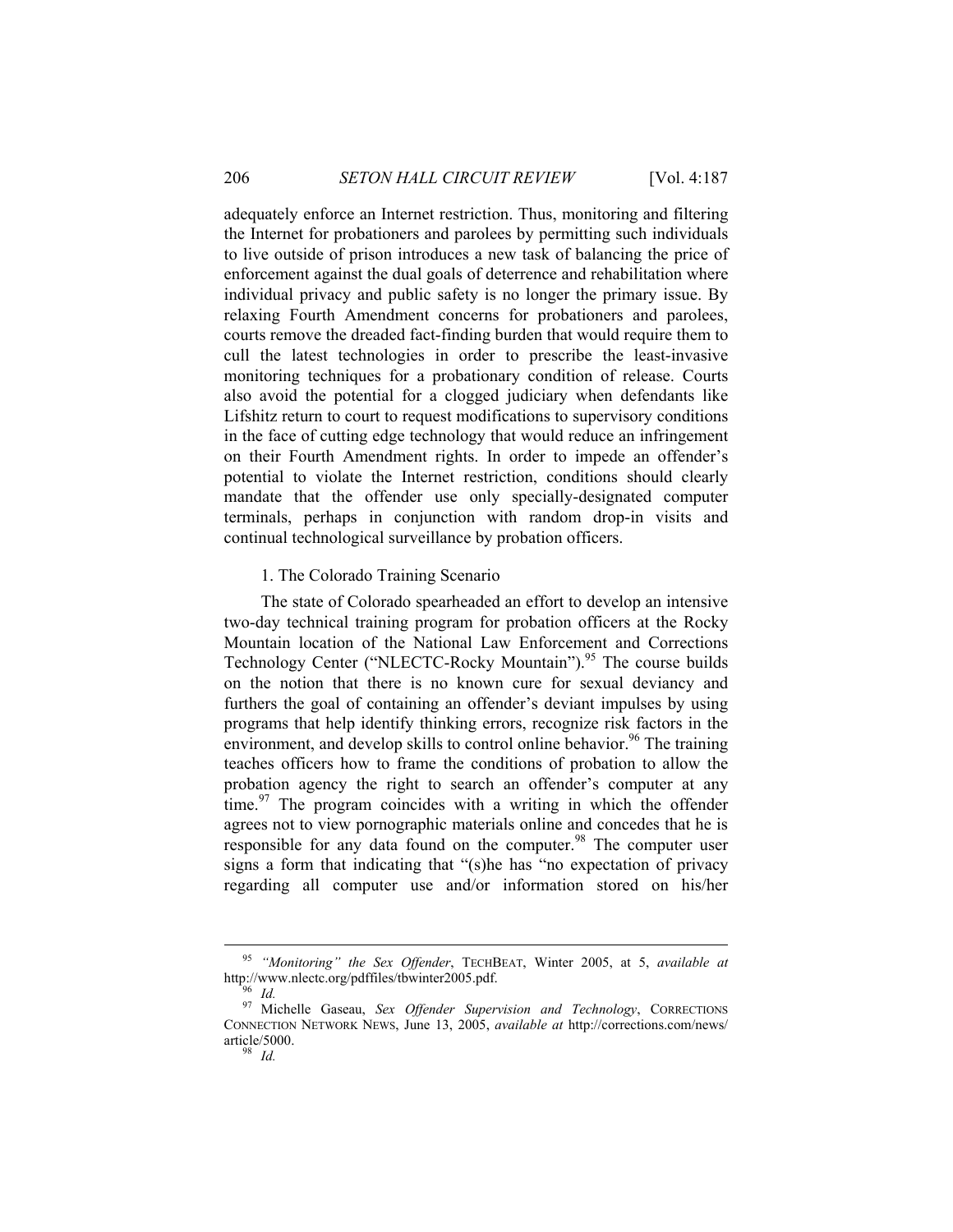computer."99 This scheme employs a contract theory of law between the government and the probationer, the "consideration" being probation instead of jail or an accepted shorter jail term in exchange for conditional supervised release.

The NLECTC-Rocky Mountain also provides free software for probation officers to detect electronic violations of probation.<sup>100</sup> The software reviews an offender's hard drive and generates reports that are admissible in court and can be printed or e-mailed to others.<sup>101</sup> In addition, the officer learns to apply a treatment review protocol to manage the offender under the supervision goals established within the initial agreement.<sup>102</sup> The offender is continually mapped for adaptive treatment in an effort to prevent the offender from misdirecting the supervision team over time.<sup>103</sup> Officers participating in the program install monitoring software on the offender's computer which scans and captures photographic images and text, generating a report before the officer wipes the computer as a blank slate for the next scanning session.<sup>104</sup> However, while officers learn the basic capability of forensic software to track offender activity, they are not trained to recognize technical circumvention of any particular monitoring program.

Contrary to the traditional law enforcement approach to computer forensics which treats a hard drive as a historical record of evidence for a crime that has already occurred, probation and parole officers are oriented to approach the offender's computer usage with methods of monitoring to prevent repeated crime.<sup>105</sup> Software runs periodic checks of the hard drive to determine if there has been any violation of the probationary condition or if a new crime has been committed.<sup>106</sup> The driving principle behind this method parallels the rationale behind drug testing, which theorizes that while offenders may beat a particular instance of computer monitoring, users who continue to violate will eventually get caught. $107$ 

The added cost to train and qualify probation officers to handle the particular demands of the sex offender Internet probationary condition

<sup>&</sup>lt;sup>99</sup> To view the complete terms of a sample agreement, *see* http://www.kbsolutions.<br>com/intakeagr.pdf.<br><sup>100</sup> Gaseau, sung note 97

<sup>&</sup>lt;sup>100</sup> Gaseau, *supra* note 97.<br><sup>101</sup> *Id.* <br><sup>102</sup> KB Solutions, Structured Sex Offender Treatment Review Overview, http://www.kbsolutions.com/html/ssotr.html (last visited Feb. 11, 2007).<br><sup>103</sup> *Id.*<br><sup>104</sup> Gaseau, *supra* note 97.<br><sup>105</sup> *Id.*<br><sup>106</sup> *Id.*<br><sup>107</sup> *Id.*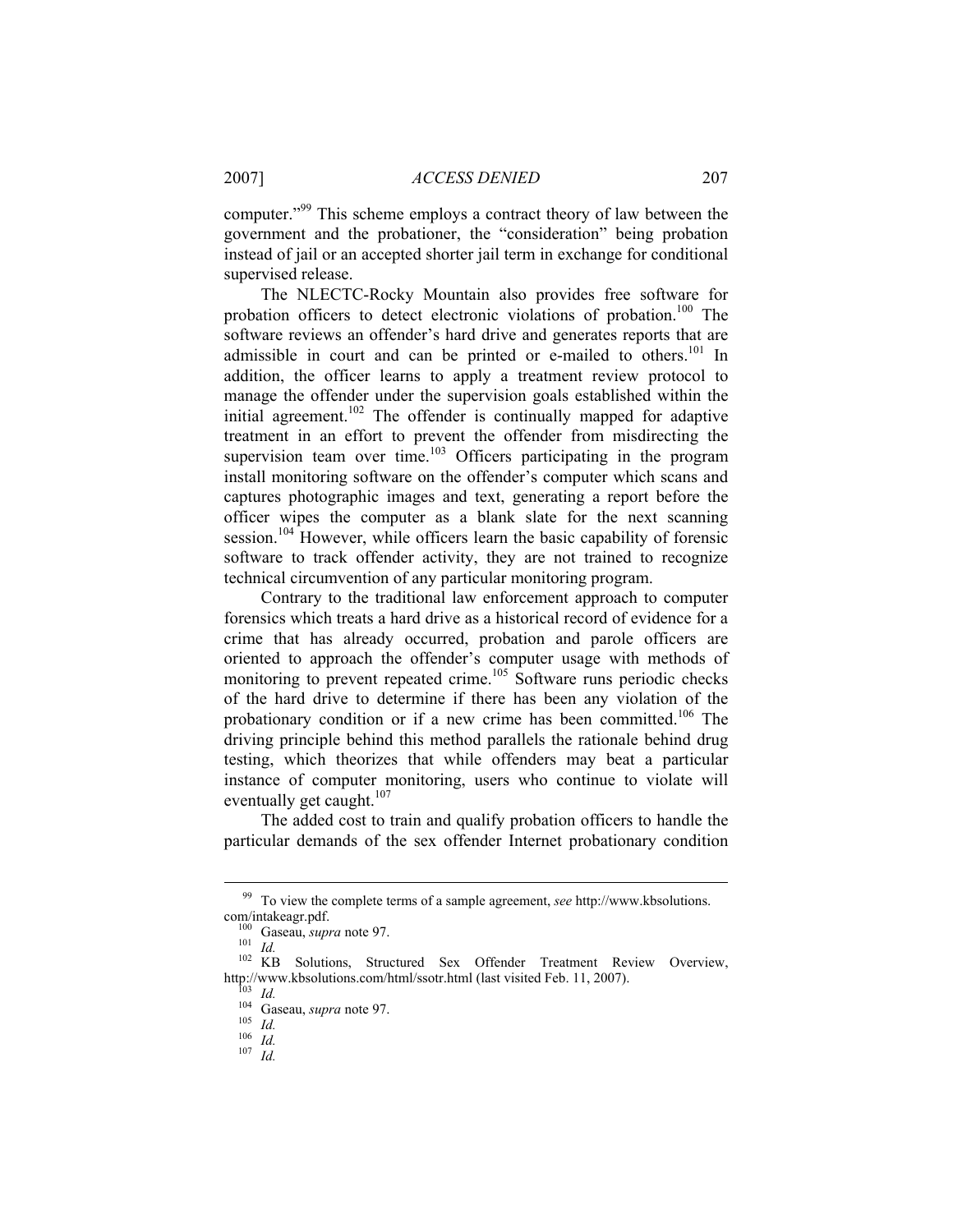signals one obvious drawback of the Colorado model. The "cat-andmouse" analogy animates the constant evolution of technology, where offenders frequently have more computer literacy than those monitoring them, increasing their prowess by exchanging ideas and methods to dodge monitoring during time spent in prison or through other networks.108 Additionally, while probation officers are comfortable understanding the personal factors from any one case that may lead to criminal behavior, the Internet contains many unorthodox dangers that complicate the risks each officer must manage. Joe Russo, program manager for corrections at the NLECTC-Rocky Mountain, elaborated in one article that "[o]fficers are used to dealing with offenders' addictions, joblessness, and family relationships; now they must also deal with online pornography, sex chat rooms and discussion boards, and dating services that target vulnerable, single-mom families with the 'right type' of children in the household."109

2. The Cost of Training Probation Officers Inhibits the Efficacy of a Probationary Condition

The NLECTC-Rocky Mountain began offering its courses without fees in 2004, but many interested out-of-state agencies did not have the travel budget necessary to send officers to the training site.<sup>110</sup> The current program offers training throughout a ten-state region to key agencies and participants that can provide appropriate computer labs.<sup>111</sup> As of summer 2006, more than 440 probation officers in sixteen states received training.112 Although regional training consolidated part of the costs to prepare probation officers for their task of monitoring sex offenders in this instance, economic factors surrounding restrictions on Internet access will spur additional public policy analysis within the circuit courts.113 Enforcing an Internet ban as part of a probationary condition for a sex offender creates many difficulties in actually controlling offender behavior while implicating policy concerns of cost and efficiency. Therefore, the criminal justice system cannot rely on probationary conditions alone to adequately deter and punish these criminals. Limited bans are possible, but not practical, due to the volatility and availability of the Internet and the costs for training

<sup>108</sup> *Id.* <sup>109</sup> *"Monitoring" the Sex Offender*, *supra* note 95. 110 *Id.* <sup>111</sup> *Id.* <sup>112</sup> *Training for Tracking*, TECHBEAT, Summer 2006, at 4, *available at*  http://www.nlectc.org/pdffiles/tbsummer2006.pdf.<br><sup>113</sup> See infra note 177, regarding the anticipated chilling effects of Internet regulation.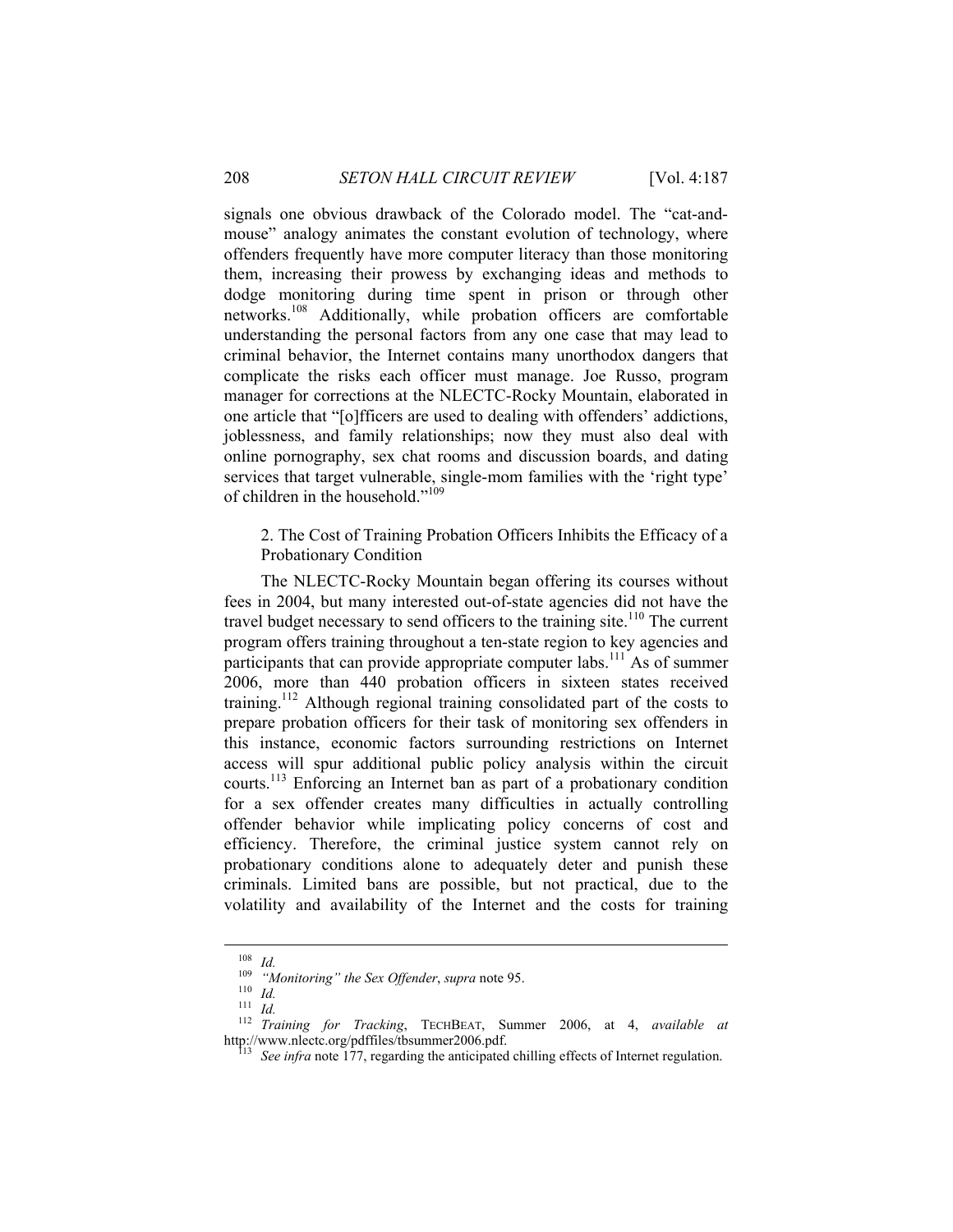# 2007] *ACCESS DENIED* 209

probation officers to enforce judicially-imposed conditions. Additional statutory civil and criminal penalties are necessary to thwart offender circumvention problems not resolved by technological monitoring measures.

## VI. PUNISHMENT SOLELY BY THE TERMS OF A PROBATIONARY CONDITION IS NOT ADEQUATE

Theoretical analysis and statistical data indicate that probationary conditions are not effective psychological deterrents for many criminals.114 Consequently, a new model of punishment is necessary to bolster the repercussions that follow a conviction for trafficking child pornography on the Internet. The circumvention sanctions in the Digital Millennium Copyright Act<sup>115</sup> provide a viable sample punishment regime that punishes as a separate crime any effort to circumvent detection. Following this model of intellectual property law, the analysis below offers several reasons why offender activity that circumvents the government's filtering or monitoring efforts to make safe computers should be treated as an additional and independent civil or criminal offense. The consequences for probationers who circumvent monitoring or filtering software are not likely to include incarceration. Hence, probation as a sole remedy suffers from a credibility gap that would benefit from additional independent statutory punishments to boost its deterrent power.

# *A. Violators of an Internet Restriction as a Condition of Probation Are Unlikely to Face Prison*

In general, offenders who violate imposed conditions of probation, or parole under supervised release suffer consequences that are equal to or less than the original crime committed.116 A term of probation or supervised release commences when the sentence begins.<sup>117</sup> Probation officers have statutory authorization to petition for revocation of probation<sup>118</sup> for any violation of a probationary condition that occurs at any time before completion of the probationary term.<sup>119</sup> Depending on the nature of the violation, the Sentencing Guidelines permit the

<sup>&</sup>lt;sup>114</sup> See infra note 136.<br><sup>115</sup> 17 U.S.C. § 1201 (2006).<br><sup>116</sup> See, e.g., 18 U.S.C. § 3583(b)(1) (2006) (indicating a maximum authorized term of<br>five years of supervised release after conviction for a Class A or B felony).

five years of the conviction for a Class A or B felony). 118 IS U.S.C. § 3603(7) (2006). 119 18 U.S.C. § 3564(e) (2006).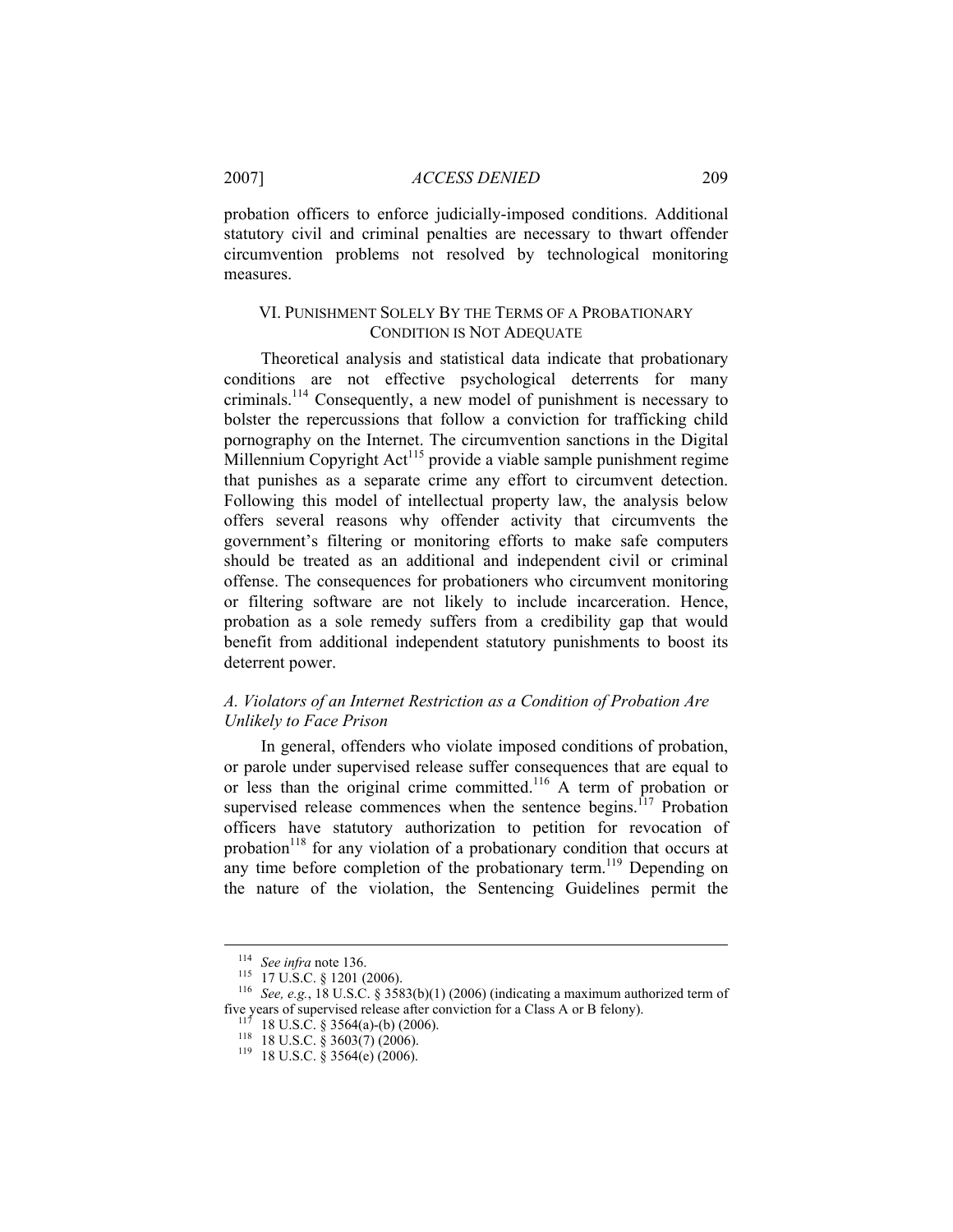sentencing court to revoke probation and impose a prison sentence<sup>120</sup> or to continue probation with the option to extend its term or modify the conditions of release.<sup>121</sup>

When determining a punishment for revocation under the Guidelines, a sentencing court must determine the grade of the violation under section 7B1.1.<sup>122</sup> A judge has discretion to choose the more serious punishment for the crime under either federal or state punishment regimes.<sup>123</sup> Further, courts must grade the violation by taking into account any recidivist provisions a defendant may face if the court charges him with a particular offense.<sup>124</sup> The Sentencing Commission also resolved a circuit split to clarify that where a defendant is sentenced for a new offense after revocation of parole or probation, the district court should impose the new sentence to run consecutively with the revocation sentence. 125

Courts have some discretion to revoke or revise a defendant's term of probation within the bounds of the Sentencing Guidelines;<sup>126</sup> however, Congress created a basis for mandatory revocation only for offenders who possess firearms, refuse to submit to drug testing, and, most recently, for those who return multiple positive results on drug tests. $127$ Accordingly, offenders convicted of child pornography do not face mandatory prison time for the violation of any condition of probation.

#### *B. Probation's Punishment Reputation Suffers from a Credibility Crisis*

Current punishment schemes wield threats of increased probation or incarceration if offenders violate conditions of probation, but the criminal justice system suffers from a credibility crisis that feeds probationer recidivism.128 According to the Center for Civic Innovation at the Manhattan Institute, the criminal justice system's reputation suffers from a lack of legitimacy as perceived by both the general community

<sup>&</sup>lt;sup>120</sup> 18 U.S.C. § 3583(e).<br><sup>121</sup> 18 U.S.C. § 3565(a) (2006).<br><sup>122</sup> U.S. SENTENCING GUIDELINES MANUAL § 7B1.1 (2006).<br><sup>123</sup> *See* United States v. Brennick, 337 F.3d 107 (1st Cir. 2003); United States v.<br>Jolibois. 294 F.3d

<sup>&</sup>lt;sup>124</sup> See United States v. Trotter, 270 F.3d 1150 (7th Cir. 2001); United States v. Boisjolie, 74 F.3d 1115 (11th Cir. 1996).

<sup>&</sup>lt;sup>125</sup> U.S. SENTENCING GUIDELINES MANUAL § 5G1.3 cmt. n.3(C) (2006).<br><sup>126</sup> Id.<br><sup>127</sup> See 18 U.S.C. § 3565(b) (2006); §§ 3565(b)(4) (2002), 3583(g)(4) (2000).<br><sup>128</sup> Manhattan Institute for Policy Research, *Transforming Pro Leadership: The "Broken Windows" Model*, Civic Report, July 2000, http://www.manhattan-institute.org/html/broken\_windows\_1.htm (last visited Sept. 30, 2007) [hereinafter *Transforming Probation*].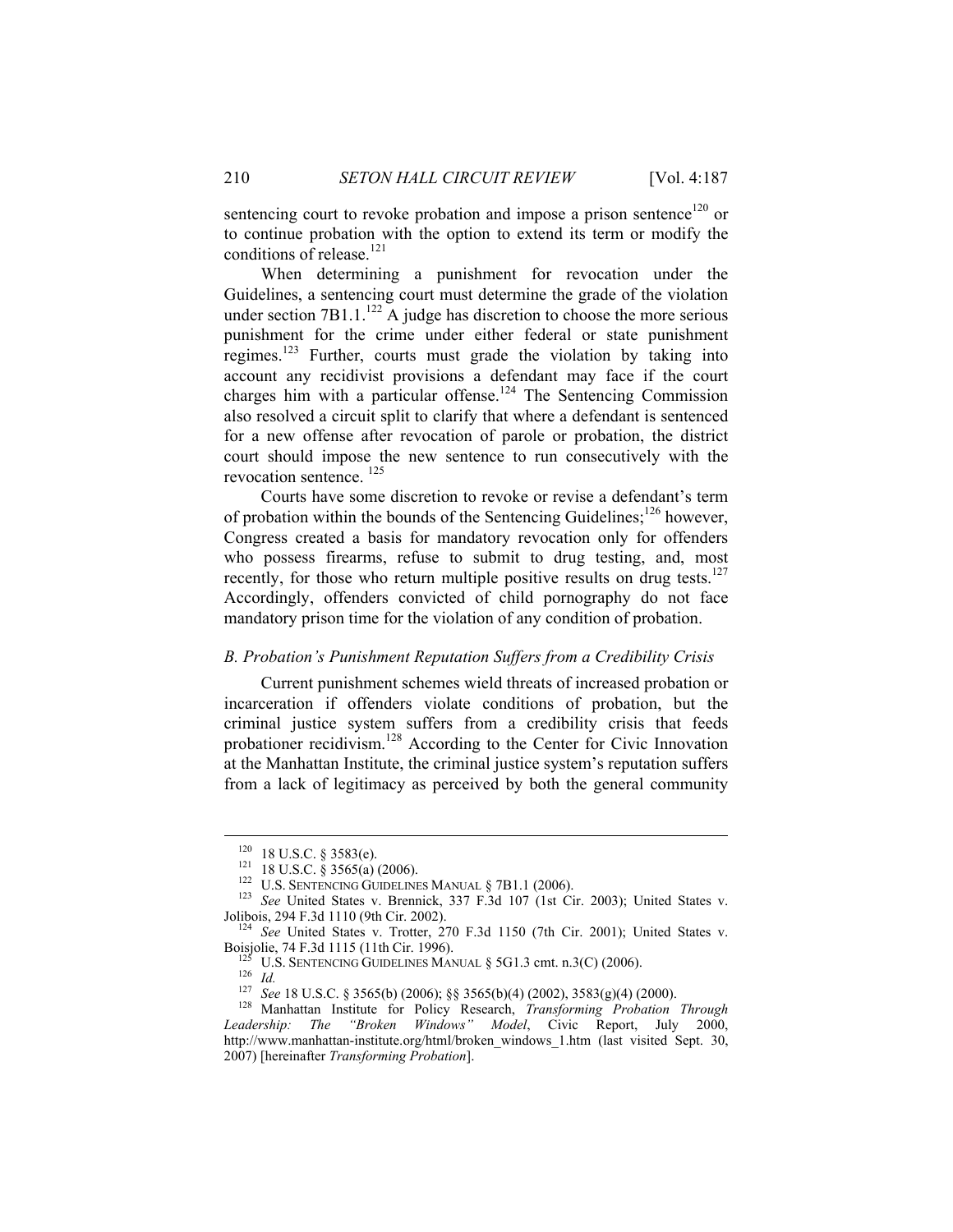and the offender.<sup>129</sup> The American population channels its fear and morality into punishment as the centerpiece of policy for crime control.130 Our societal view is that while punishment and incarceration controls crime, the system should gauge the relativity of threats to public safety and wager accountability for lower-level non-violent offenders via probationary supervision.131 However, frequent instances of probation violations without sufficient consequence have devalued the public's opinion of probation over the decades.<sup>132</sup> In effect, both society and criminals do not credit the probation system as an effective means of offender deterrence for crime control.

Sheer case volume contributes to the credibility problem probation officers are overloaded with hundreds of cases to manage, each requiring a varying degree of supervisory control.<sup>133</sup> Many probation departments are under-funded and woefully understaffed with very little interagency cooperation.<sup>134</sup> These logistical impairments result in a certain measure of passivity in case management. Traditional supervision fails to adequately supervise or hold violators accountable, which allows many probationers to avoid meaningful consequences if they violate probationary conditions.<sup>135</sup>

Consequently, many offenders have officially "absconded" by failing to maintain contact with their probation officers, and the system exerts little effort to track absconders or otherwise bring them to justice.<sup>136</sup> For those criminals who agree to follow probationary conditions that attempt to control behavior, there is little public confidence that those offenders will truly be held accountable should

<sup>129</sup> *Id.*<br>
<sup>130</sup> *Id.*<br>
<sup>131</sup> *Id.*<br>
<sup>132</sup> *Id.* Actual monitoring in the community or office monitoring is even less frequent and effective: "Too many probation agencies do not encourage field-based activities providing meaningful face-to-face supervision to offenders in the neighborhoods where they carry on their lives. Probation has become disconnected from such areas, a situation that has resulted in the removal of the 'community' from the business of community supervision." *Id.*<br> $\frac{134}{134}$   $\frac{1}{5}$ 

<sup>&</sup>lt;sup>134</sup> *Transforming Probation*, Civic Report, *supra* note 128.<br><sup>135</sup> *Id.* ("[T]en percent of probation violators—about 340,000 persons in 1998—<sup>136</sup> *Id.* ("[T]en percent of probation violators—about 340,000 persons in 1 officially 'absconded'. . . . [S]tudies have found that nearly half of all probationers do not comply with the terms of their sentence, and only a fifth of those who violate their sentences ever go to jail for their noncompliance.") (citing T. R. Bonczar & L.E. Glaze, *Probation and Parole in the United States, 1998*, BULLETIN, Washington, DC: Bureau of Justice Statistics, August 1999; and P.A. Langan, *Between Prison and Probation: Intermediate Sanctions*, SCIENCE, May 6, 1994)).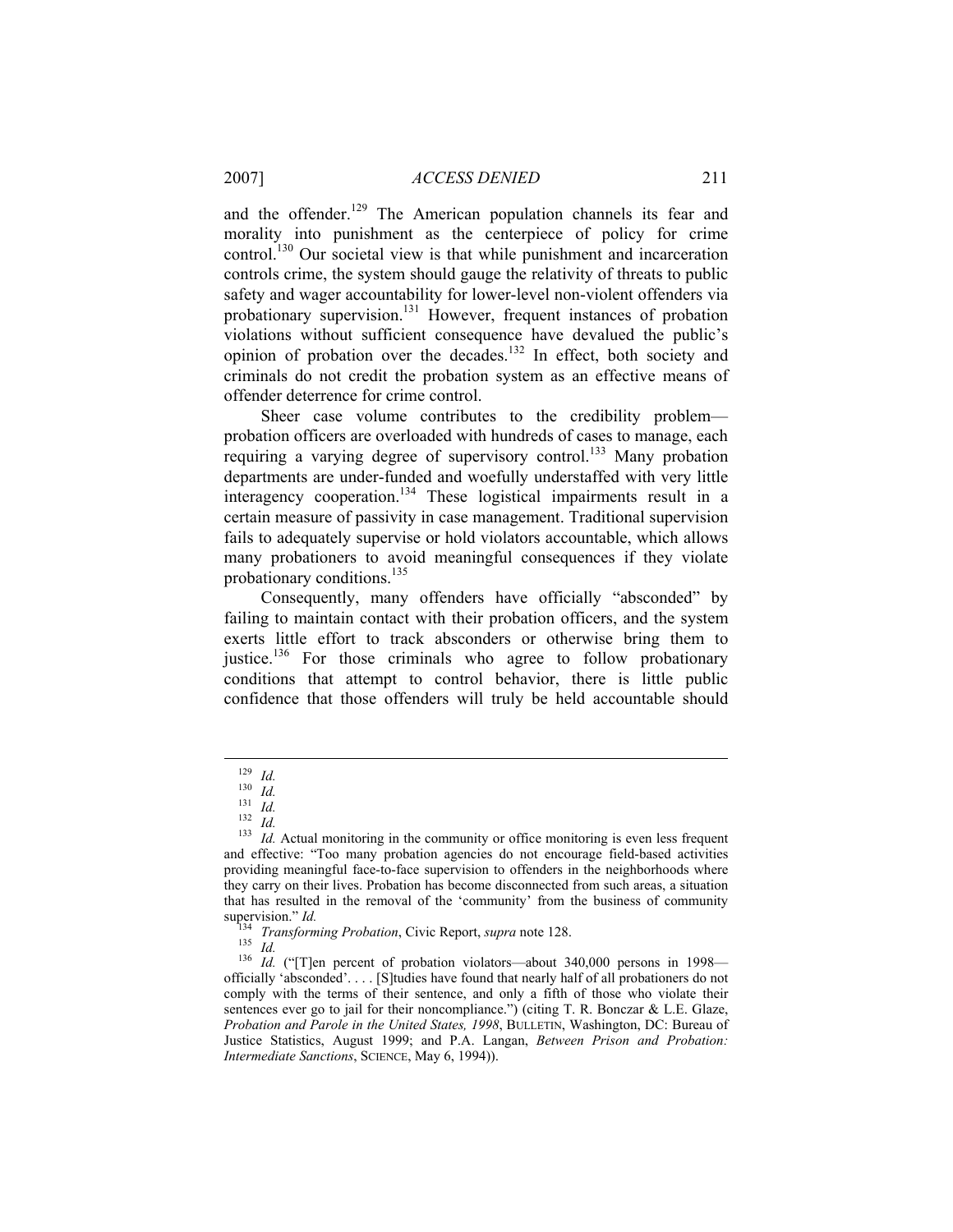they fail to live up to the prescribed demands.<sup>137</sup> Our system of probation must redefine its image so that probation officers have sufficient credibility to impart a viable threat of punishment as a consequence of violating probationary conditions.138 Until that point, violators are free to revel in blame, denial of wrongdoing, refusal to accept responsibility, and failure to acknowledge the impact of their behavior on others.<sup>139</sup>

# *C. Non-Violent Computer Criminals Arguably Perceive Probation's Weaknesses*

Though statistics on probationer recidivism focus mostly on violent criminals, $140$  the punishment scheme's credibility crisis extends to nonviolent offenders who commit computer crimes.<sup>141</sup> Currently, the judiciary tends to impose probation with some form of Internet restriction on child pornographers who trafficked in a low number of offensive images.142 If this "mild" offender violates a monitoring condition by accessing pornography that is detectable, for example, by a screen capture or by disabling a keystroke monitor, the legal repercussion will likely contain a reprimand and an extension of the term of probation with a tightened monitoring regime. The offender is apt to believe that courts do not want to burden an already overcrowded prison population with a low-level offender, so the violator may capitalize on this vulnerability to exploit it. Thus, the punitive deterrent effect of computer monitoring is arguably lost on low-level offenders.<sup>143</sup>

Further, a facetious attitude toward probationary conditions of this sort potentially infects every incarnation of low-level offender. A technologically illiterate offender familiar with the realities of the criminal justice system might still comprehend that the system is too burdened to imprison him, and so he may consider the possibility of actual punishment for circumventing any computer monitoring an empty threat. Comparatively, an offender who possesses highly sophisticated technical computer knowledge may circumvent monitoring methods based on an arrogance presumption that he can evade detection by

<sup>&</sup>lt;sup>137</sup> *Id.* (referring to results from unspecified public opinion polls).<br>
<sup>138</sup> *Id.*<br>
<sup>139</sup> *Id.*<br>
<sup>140</sup> *See supra* note 136.<br>
<sup>141</sup> *See infra* note 144.<br>
<sup>142</sup> *Compare, e.g.*, United States v. Crandon, 173 F.3d 122 limited Internet access for a defendant convicted of trafficking forty-eight sexuallyexplicit photographs of a minor), *with* United States v. Paul, 274 F.3d 155 (5th Cir. 2001) (denying the defendant access to the Internet, where his computer contained over 1,200 images of child pornography). 143 *Transforming Probation*, Civic Report, *supra* note 128.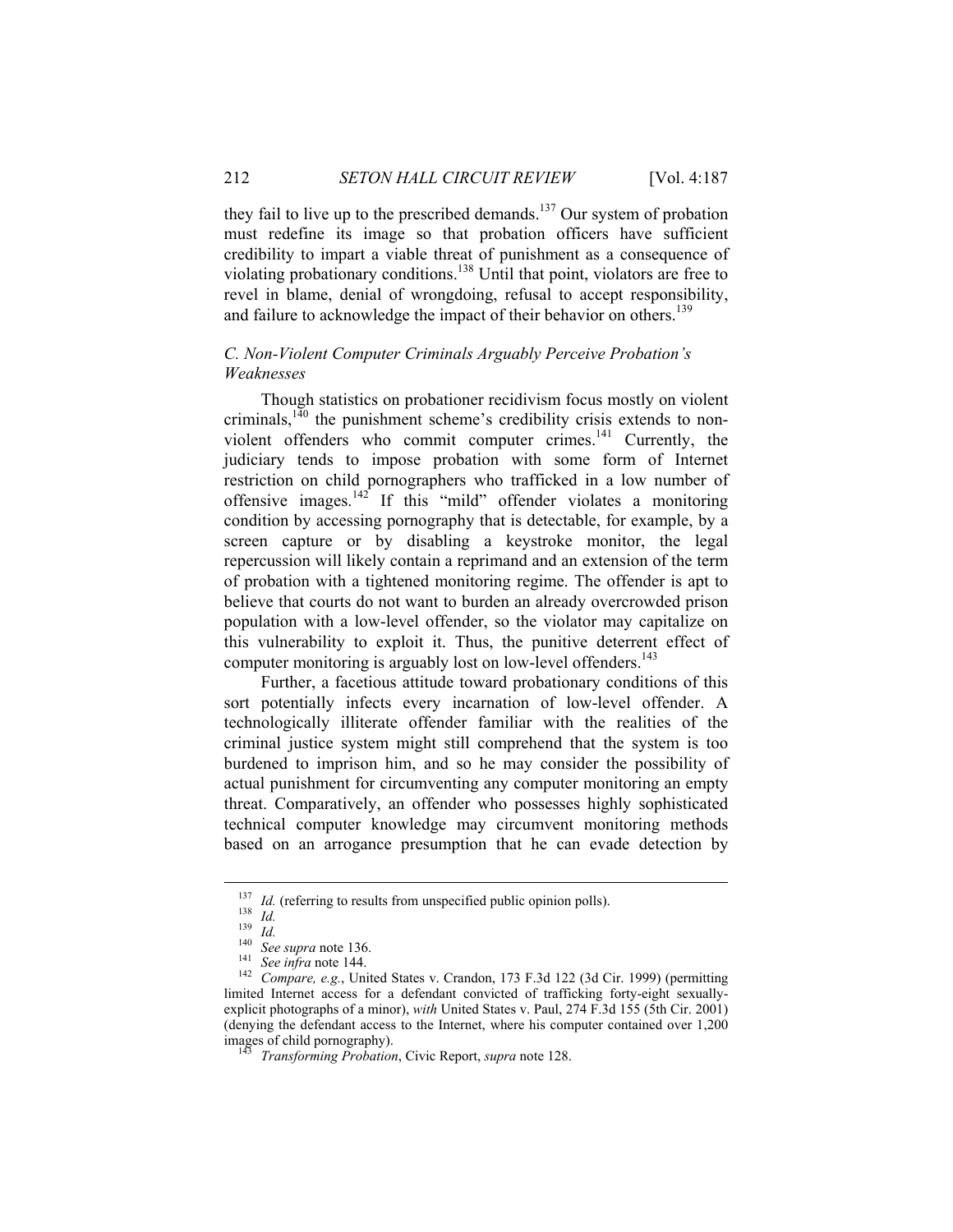employing his own software wizardry past his probation officer's sporadic and ineffectual enforcement techniques. Even if this educated offender humbly acknowledges some measure of efficacy from forensic monitoring techniques, he still may share the simpleton's attitude that likelihood of actual punishment is minimal should he choose to access child pornography through the Internet.

# *D. Alternative Forms of Punishment Are Not Suitable Options for the Non-Violent Computer Criminal*

Another judicial remedy is clearly necessary if the punitive threat for violating probation does not intimidate computer criminals into compliance with governmentally-imposed anti-circumvention methods. Because the public seeks more punishment and accountability for offenders, but does not necessarily agree that putting non-violent probation violators in prison is a solution, there remains a paradox of public opinion.<sup>144</sup> Scholars have proposed experimentation with alternative forms of punishment as substitutes for incarceration to broaden the criminal justice system beyond its traditional penitentiary scheme.<sup>145</sup> Examples of alternative punishments include sentencing an airport handler convicted of theft to clean out the horse stalls at police stables,<sup>146</sup> and broadcasting photographs of people arrested for prostitution offenses on local television.<sup>147</sup> These measures exemplify the alternative punishment notion of "shaming," whereby the offender is forced to "go public" to endure some form of humiliation that imposes accountability for the offensive conduct. The hope is that "shaming sentences, especially those sentences requiring an apology or confession, may fulfill the basic principles of restitution."<sup>148</sup>

 <sup>144</sup> *Id.* "[T]he seeming paradox of public opinion." (citing J. Doble, *Restorative Justice and Community-Based Reparative Boards: The View of the People of Vermont*, Doble Research Associates, Feb. 1999) (explaining that "[o]n the one hand, the public apparently wants more punishment. On the other hand, the citizenry does not want nonviolent offenders in prison, and they favor, sometimes strongly, the use of alternatives to incarceration.").<br><sup>145</sup> Development in Law: Alternatives to Incarceration, 111 HARV. L. REV. 1863, 1875

<sup>(1998) (&</sup>quot;Experimentation with alternative punishments must occur now, not only because crimes and criminals are diverse and may require differing treatments, but also because the current demographics of the prison system simply cannot be sustained in the long run."). <sup>146</sup> *Development in Law: Alternatives to Incarceration*, 111 HARV. L. REV. 1967, <sup>1981</sup>

<sup>(1998). 147</sup> *See Development in Law: Alternatives to Incarceration*, *supra* note 145, at 1872 (referring to "John TV" in Kansas City, Missouri where a local government channel broadcasted the photographs and biographical information of persons arrested for offenses related to prostitution). 148 *See Development in Law: Alternatives to Incarceration*, *supra* note 146, at 1973.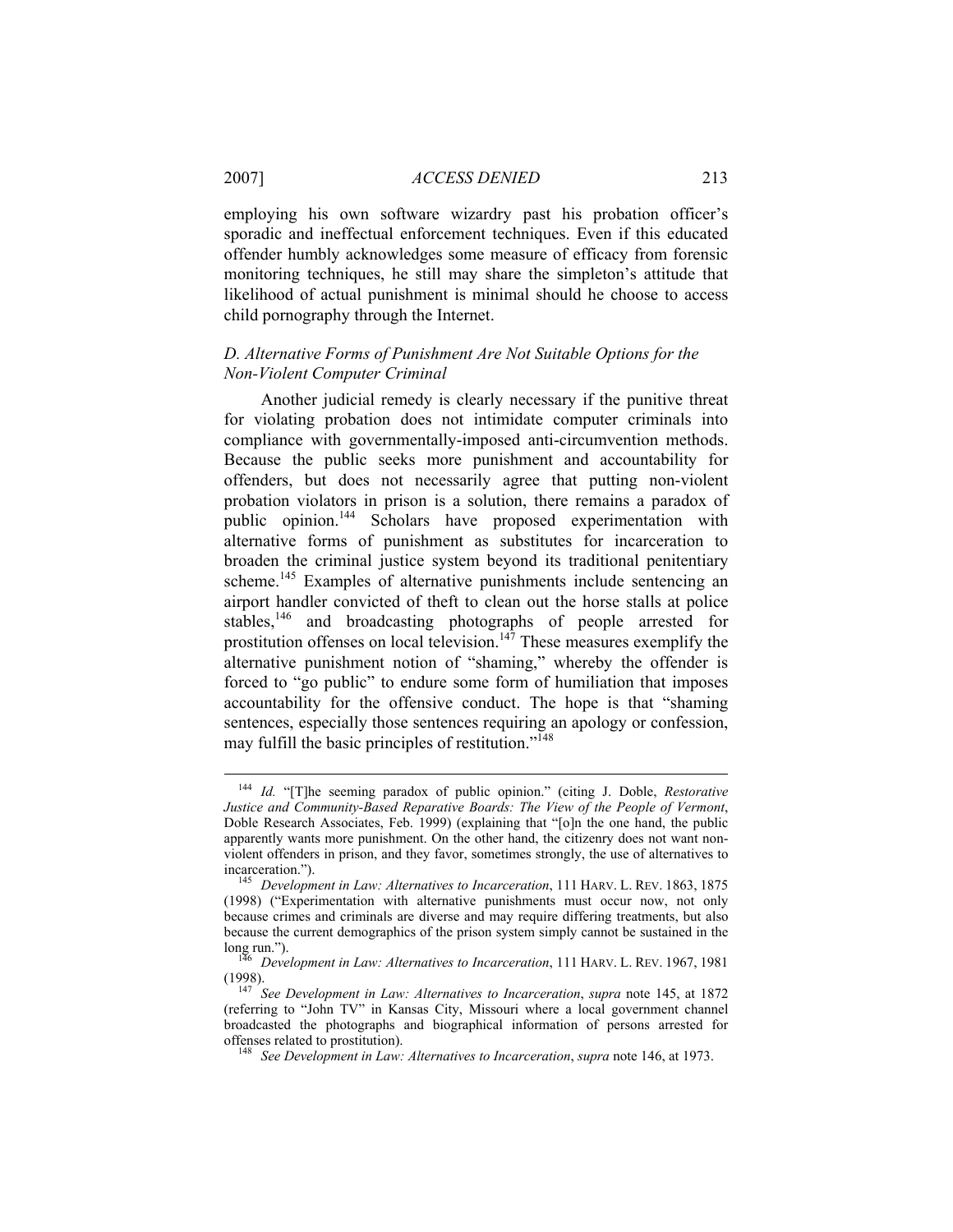Many opponents of "shaming" criticize its ability to reform criminal behavior<sup>149</sup> and question its functionality; because "degrees of shame are difficult to quantify,"<sup>150</sup> there is no guarantee that the offender experiences true accountability after enduring the alternative punishment. Employing a "shaming" scheme as punishment for circumvention of governmentally-imposed computer monitoring invokes these problems. The restitution principle driving the ideology does not square with a nonviolent offense such as software circumvention because there is no tangible "victim" that can benefit from an apology or a confession. One who disables a keystroke monitor to access child pornography commits a wrong to the justice system as a whole by failing to uphold his probationary agreement. However, it is difficult to craft an effective alternative through "shaming" which focuses on the "victim," short of ordering the offender to mop up the local courthouse floors.

Moreover, an offender convicted of possessing child pornography has already suffered the consequence of public humiliation from that crime during his original conviction. Notice to others of his continued indulgence in the egregious behavior via an alternative "shaming" punishment will not likely faze him to the degree necessary to truly punish or prevent future circumvention activity. In fact, the focus on the offender as a pariah is notably diluted after conviction if he circumvents monitoring software, because the humanistic dimension driving society's emotional response to the reprehensible content of the original offense is replaced with a concentration on the illegal technological intricacies involved in the circumvention crime.

Finally, there is no evidence that the threat of public "shaming" would provide any level of reform or serve as a deterrent to make offenders reconsider a potential act of circumvention.<sup>151</sup> Not only does the anonymity of the Internet work to conceal the identity of the user, but it also obscures the identities of the victims. Those who traffic in child pornography are unlikely to actually know or encounter the children in the images they share. Without a personal connection or stake in the activity, these offenders will not feel any sting of punishment that seeks to take advantage of conscience or reputation.

<sup>&</sup>lt;sup>149</sup> *Id.* at 1972.<br><sup>150</sup> *Id.* at 1971.<br><sup>151</sup> Shaming is most effective when accompanied by restitution to a victim. *See Development in Law: Alternatives to Incarceration*, *supra* note 146, at 1973. But there is arguably no cognizable victim in the context of restricted Internet access for non-violent computer criminals, thus reinforcing the idea that shaming is not an appropriate punishment for this type of probationary violation. *See supra* note 146.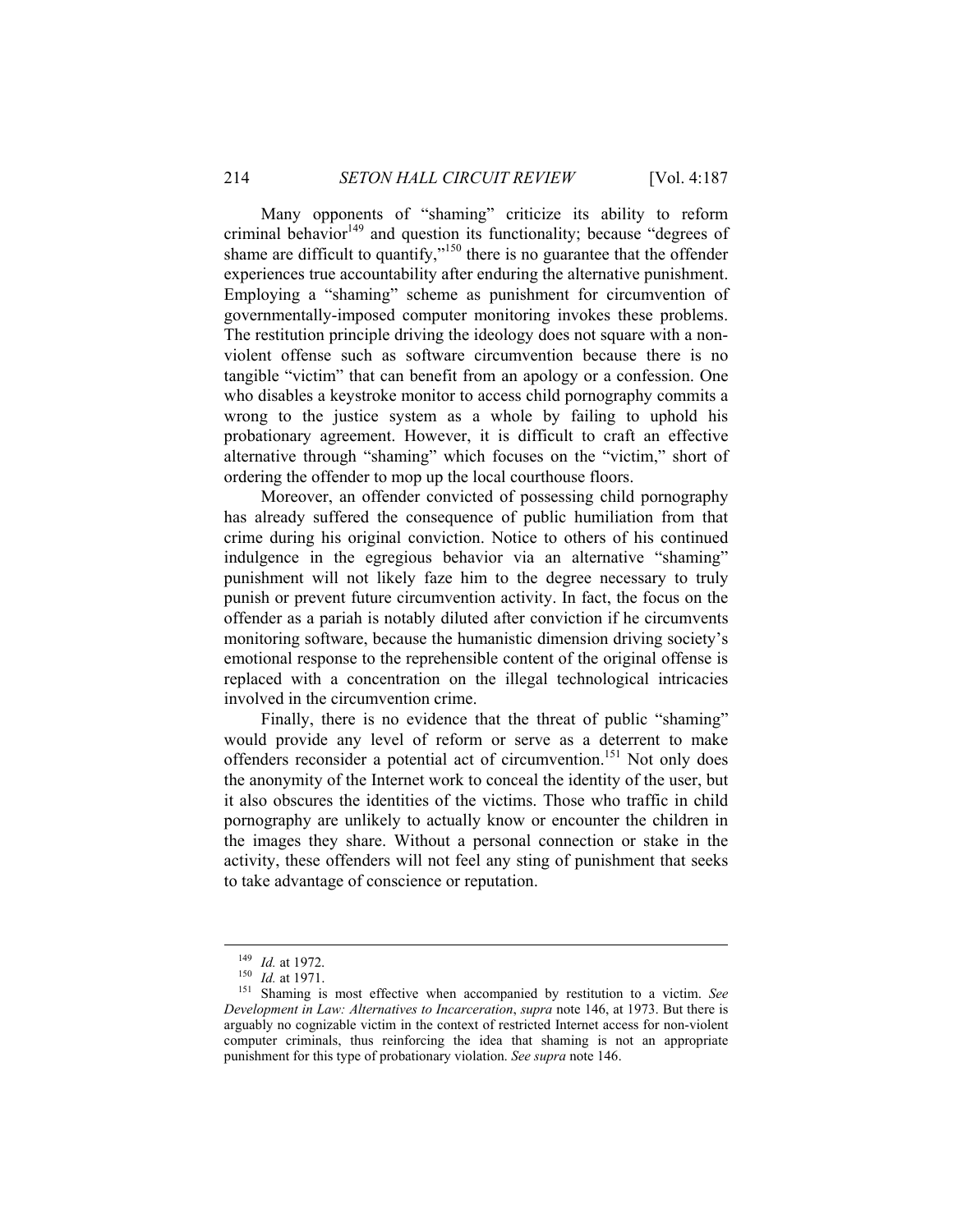Even if "shaming" were a suitable option for non-violent offenders who violate conditions of probation, those who support alternative punishments comment that federal courts face particular barriers and constraints in employing the measures.<sup>152</sup> These commentators explain that judges are often bound by the system: "[t]he combination of the [Federal Sentencing] Guidelines and the statutorily mandated minimum sentences for many federal crimes does not regularly leave judges the option to experiment with various terms of probation."153 The Guidelines create four "zones" that determine the baseline range for any sentence, combining an offender's past criminal history with the offense level of the crime committed, as determined by statute, affording judges little discretion to impose alternative punishments beyond first-time nonviolent offenses.<sup>154</sup> Furthermore, over one hundred federal laws require mandatory minimum sentences that trump the sentencing ranges in the Guidelines.<sup>155</sup> Thus, judges cannot rely on their discretionary powers alone to craft effective deterrent measures within conditions of probation.

Clearly, alternative punishments designed around "shaming" are inadequate to prevent and punish circumvention of software technology. "Shaming" has been criticized for its inability to reform and its constrained use under the Guidelines. Without an alternative punishment scheme, current consequences provide little deterrence to probation violators because they are unlikely to face prison sentences, reinforcing a credibility gap which extends to non-violent offenders such as computer criminals. A new statute that criminalizes software circumvention and establishes additional civil penalties will fortify the consequences of violating a probationary condition that restricts Internet access after a conviction for trafficking online child pornography.

## VII. CREATION OF SEPARATE AND INDEPENDENT CRIMINAL AND CIVIL OFFENSES IS THE PROPER PUNISHMENT SOLUTION

The creation of separate and independent criminal and civil offenses is an effective solution to deter circumvention of probationary restrictions for computer crimes. Statistics are clear that monitoring computer activity alone will not suffice to deter circumvention efforts that overcome restricted Internet access.156 According to Department of Justice figures, the Federal Bureau of Investigation failed to shut down a proliferation of child pornography websites or web hosts in Fiscal Year

<sup>152</sup> *Id.* at 1983. 153 *Id.* <sup>154</sup> *Id.* at 1985. 155 *Id.* <sup>156</sup> *See infra* note 157.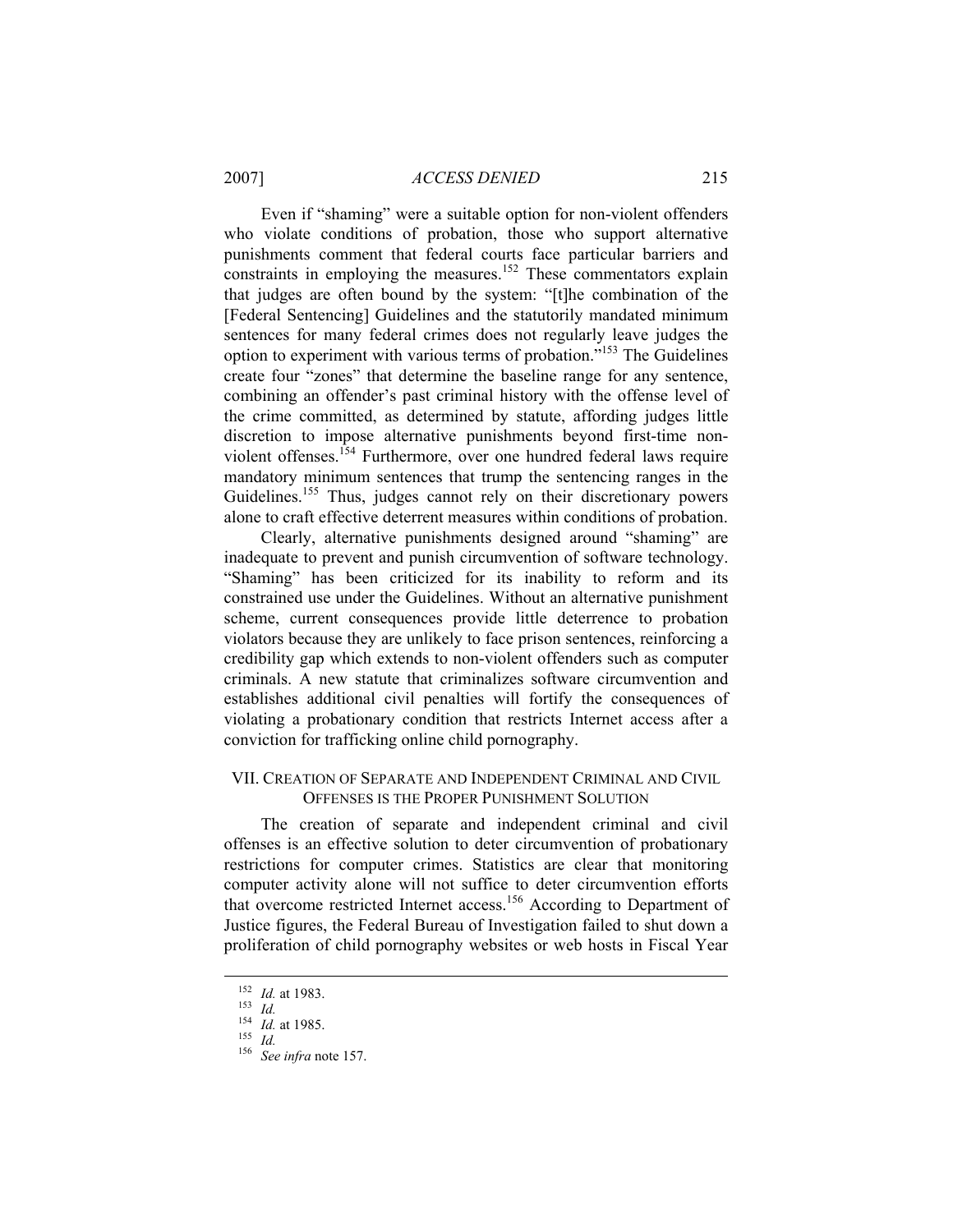2006, instead dismantling less than half of its 2,300 target goal.<sup>157</sup> Recent child predator activity on social networking sites such as MySpace demonstrates how Internet content providers arm offenders with more opportunity to pursue illegal sexual activity than ever before.158 The expanding costs of re-training probation officers to comply with conditions of supervised release that involve Internet monitoring further the need to supplement such measures with enhanced statutory penalties for software circumvention.

While the Sentencing Reform Act clearly prohibits a defendant from committing an additional federal, state, or local crime,<sup>159</sup> judicial interpretation holds that a probation officer's petition for revocation of supervised release must specify a clear statutory provision for the alleged violation.160 The lack of existing statutory penalties for circumventing computer technology undermines the purpose of a restrictive probationary condition, since probation officers cannot utilize the violation as leverage to control the offender's computer habits. The typical penalty for a clear violation of a statute is often a return to prison to serve out the remainder of a sentence.<sup>161</sup> Consequently, the creation of statutory criminal and civil penalties that target circumvention of computer monitoring technology would significantly bolster the deterrent power of probation by arming it with an effective threat of strict liability incarceration.

Moreover, child pornography is a toxic issue for juries; it results in unsettling litigation that often involves graphic visual evidence. Any measure that reduces jury exposure to explicit evidence would benefit all participants in the judicial system.<sup>162</sup> Prosecutors and defendants alike

<sup>&</sup>lt;sup>157</sup> Only 906 child pornography websites were shut down in Fiscal Year 2006, according to the United States Department of Justice. *See* FY 2006 Performance and Accountability Report, http://www.usdoj.gov/ag/annualreports/pr2006/P1/p10.pdf (last

visited Mar. 31, 2007). 158 *See*, *e.g.*, Matt Richtel, *MySpace.com Moves to Keep Sex Offenders Off of Its Site*, N.Y. TIMES, Dec. 6, 2006, at C3 (indicating that MySpace.com is "developing technologies that would help combat the use of its site by sexual predators by crossreferencing its more than 130 million users against state databases of registered sex

offenders."). 159 *See* 18 U.S.C. § 3563(a)(1), (3), (6), (7) (2006). 160 *See* United States v. Chatelain, 360 F.3d 114 (2d Cir. 2004); United States v. Havier, 155 F.3d 1090 (9th Cir. 1998).<br><sup>161</sup> Department of Justice statistics demonstrate that only 23% of prisoners

incarcerated for probation or parole violations were sent to prison for technical violations. The remaining 77% were incarcerated for committing new crimes while under community supervision. *See* the Office of Justice Programs statistics, *available at* http://www.ojp.usdoj.gov/bjs/pub/ascii/ppvsp91.txt (last visited Sept. 23, 2007).

 $h<sup>162</sup>$  Mock jurors were more likely to feel emotional distress and reported physical reactions in response to viewing graphic photographs. *See* Kevin S. Douglas, David R.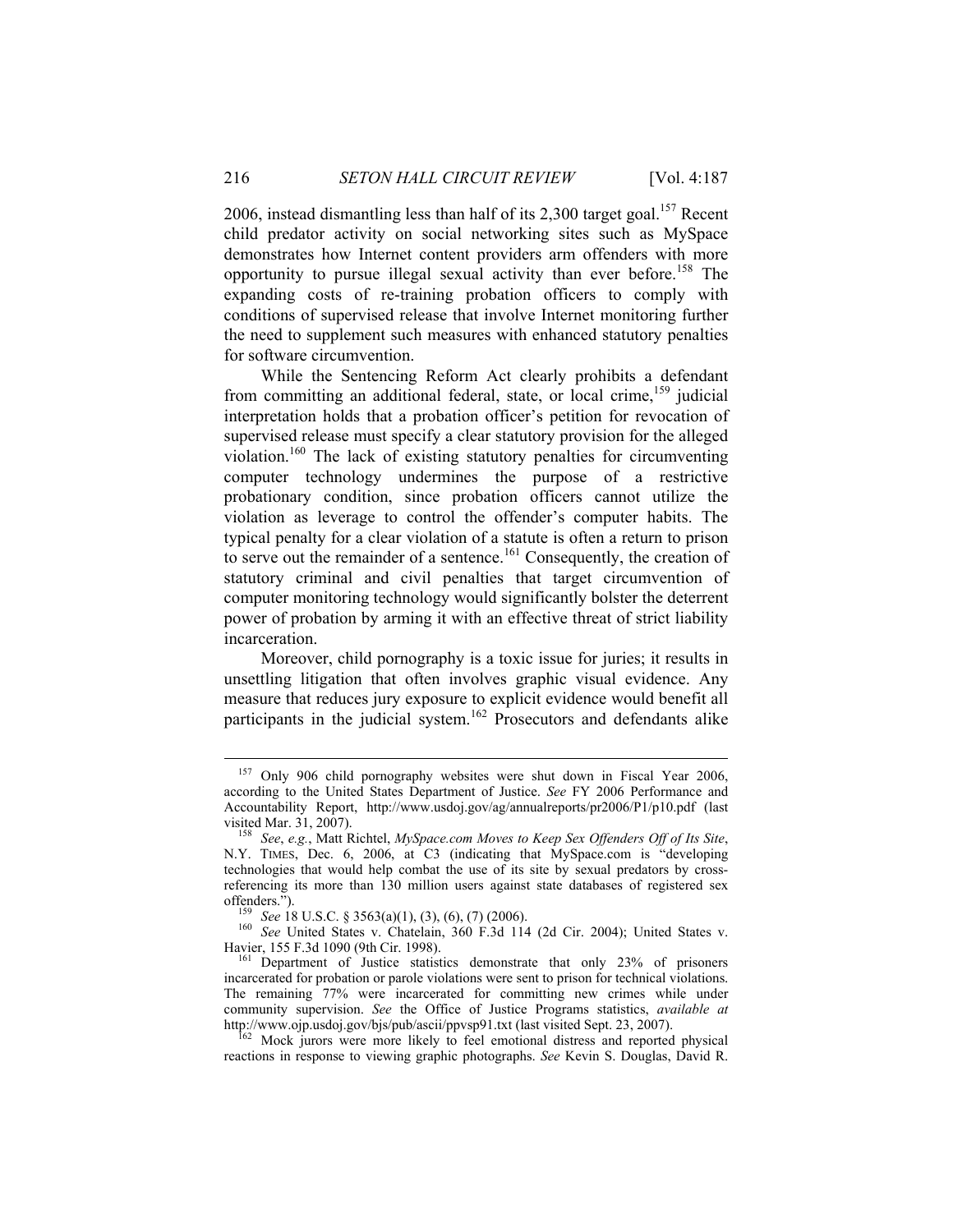could rely on the assurance from a bright line strict liability regime that informs a defendant*—at his original sentencing stage—*of the additional consequences that would follow any attempt to circumvent the monitoring technology imposed at sentencing. The gravity of computer crimes involving child pornography sharpens the government's policy interest in punishing child predators, justifying the fortification of probationary conditions through independent statutory penalties against circumvention of software monitoring technologies.

# *A. The Digital Millennium Copyright Act is an Appropriate Model for a New Statutory Scheme*

This comment suggests that the appropriate statutory model for a software circumvention punishment scheme is the Digital Millennium Copyright Act ("DMCA"), which created a new category of copyright law in 1998 criminalizing any producer or distributor of technology that functions to circumvent protected access to copyrighted works.<sup>163</sup> The statute carves out exceptions for lawful investigations and intelligence activities by authorized government officials.<sup>164</sup> Applying the same principle to probationary restrictions on Internet access, any circumvention of surveillance techniques for the law enforcement purpose of enforcing the condition could become an independent cause of action that incurs its own parallel penalties.

#### 1. The Rise of Criminal Copyright Infringement

Traditional copyright law treated infringement as a minor criminal wrong, envisioning a one-year imprisonment term for misdemeanor offenses such as unlawful dramatic and musical performances.<sup>165</sup> However, amendments to the 1909 Copyright Act in 1976 and again in 1982 revamped the criminal provisions to create a felony-class offense for certain types of first-time willful infringing uses.<sup>166</sup> Congress responded to the growth of the Internet and the ease of online infringement in 1997 with its passage of the No Electronic Theft Act, widening the scope of felony criminal copyright infringement to include

 $\overline{a}$ 

Lyon & James R. P. Ogloff, *The Impact of Graphic Photographic Evidence on Mock Jurors' Decisions in a Murder Trial: Probative or Prejudicial?*, 21 LAW & HUM. BEHAV.<br>485, 485 (1997).<br><sup>163</sup> 17 U.S.C. § 1201 (2006).

<sup>17</sup> U.S.C. § 1201 (2000).<br><sup>164</sup> § 1201(e).<br><sup>165</sup> Laura Gasaway, *Criminal Copyright Infringement*, INFORMATION OUTLOOK, April<br>2004, *available at* http://findarticles.com/p/articles/mi\_m0FWE/is\_4\_8/ai\_n6108144.

<sup>&</sup>lt;sup>166</sup> Id. (noting that the 1982 amendment classified certain activities as felonies depending on the number of infringing copies made or sold with a 180-day period, and increased penalties up to five years in prison and \$250,000 in fines).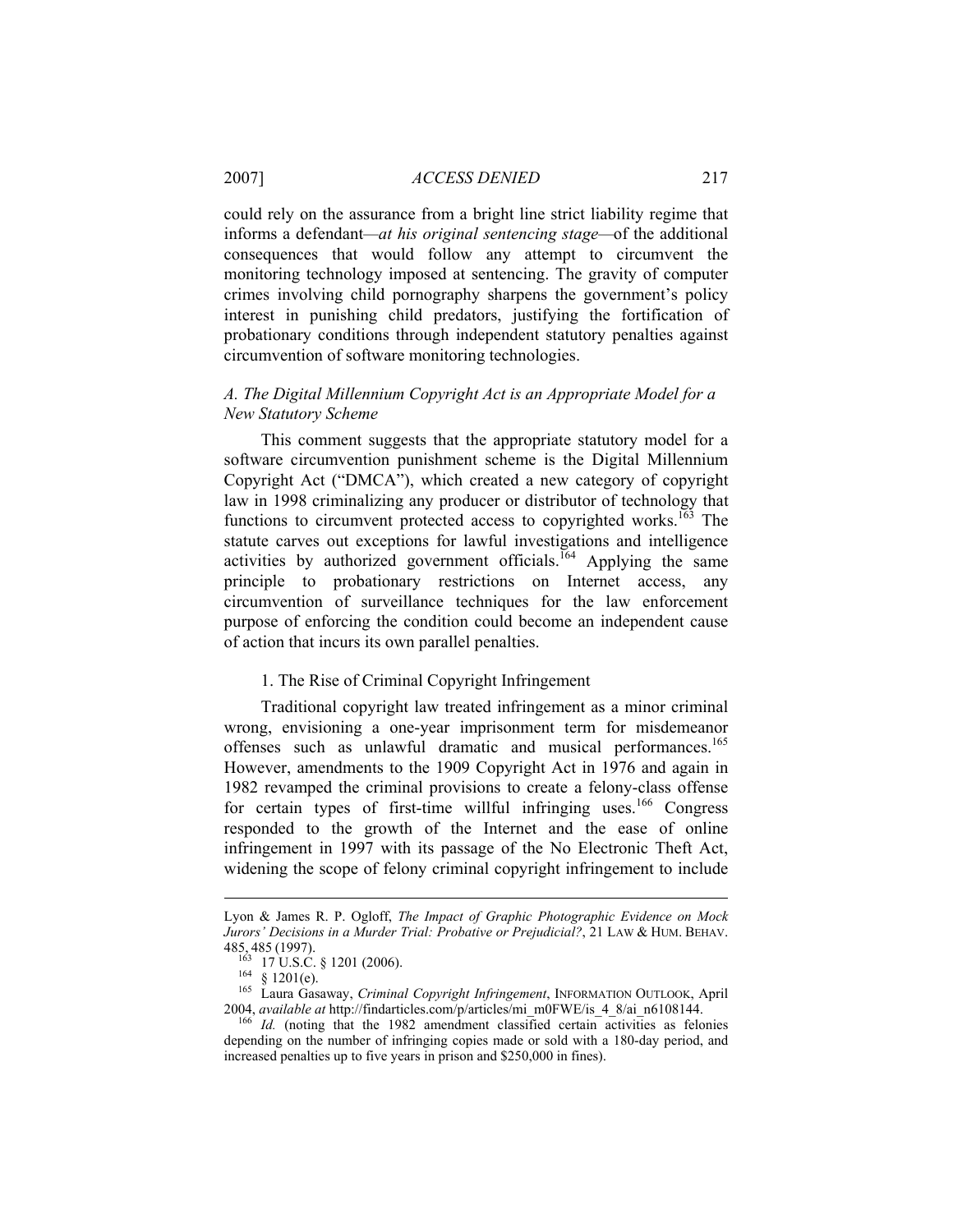a maximum prison term of one-year imprisonment for first-time infringers that were not seeking commercial gain.<sup>167</sup> The criminal treatment of purposeful infringement of copyrighted material for personal as well as commercial use was enhanced in 1998, when Congress enacted the DMCA to provide criminal penalties for activities that lead to infringement.<sup>168</sup>

The act of circumventing technological protection is defined within the DMCA as "avoiding, bypassing, removing, deactivating, or otherwise impairing a technological measure."<sup>169</sup> The DMCA refers to technology such as video cassette recorders and computer software.<sup>170</sup> The statute controls access to copyrighted works to prevent infringement, penalizing manufacturers of circumvention technology as well as users, to maximize the threat of infringement liability.<sup>171</sup> Section 1203 provides for civil remedies that include actual damages as well as any additional profits earned by the violator.<sup>172</sup> Provisions allow a complaining party to elect statutory damages for each circumvention violation in a range of \$200 through \$2,500 "per act of circumvention, device, product, component, offer, or performance of service, as the court considers just."173 Financial statutory penalties increase within a range of \$2,500 through \$25,000 for attempts that induce, enable, facilitate, or conceal copyright infringement.<sup>174</sup> The current act builds in seven limited exemptions that allow circumvention of access and copy controls for certain activities such as educational and research tasks.<sup>175</sup> The entirety of section 1201 in the DMCA is known as the anti-circumvention provision. As of May 2007, the Department of Justice introduced a bill that will potentially permit a judge to award damages for each separate piece of a copyrighted work rather than applying the infringement analysis to an entire work or compilation.176 Consequently, law enforcement officials appear poised to expand these provisions.

 <sup>167</sup> *Id.*; *see also* 18 U.S.C. § 2319 (2000), which indicates that a commercially motivated infringer may receive a federal prison term of five years and \$250,000 in fines, whereas a non-commercial infringer is subject to a one-year prison term and \$100,000 in fines. Repeat infringers may receive a ten-year federal prison term for commercially-

motivated infringements, and up to six years for noncommercial infringements.<br><sup>168</sup> *See* 17 U.S.C. §§ 1201–1205 (2006) (making it a criminal violation to circumvent encryption codes set in place to prevent copying). encryption codes set in place to prevent copying).<br>
<sup>169</sup> § 1201(b)(2)(A).<br>
<sup>170</sup> See § 1201(k), 1201(b)(1).<br>
<sup>171</sup> See § 1201(b)(1).<br>
<sup>172</sup> 17 U.S.C. § 1203(c)(1)(a) (2006).<br>
<sup>173</sup> § 1203(c)(3)(A).<br>
<sup>174</sup> §§ 1202, 1203(c

http://www.eff.org/deeplinks/archives/005381.php (July 26, 2007, 16:48 EST) (referring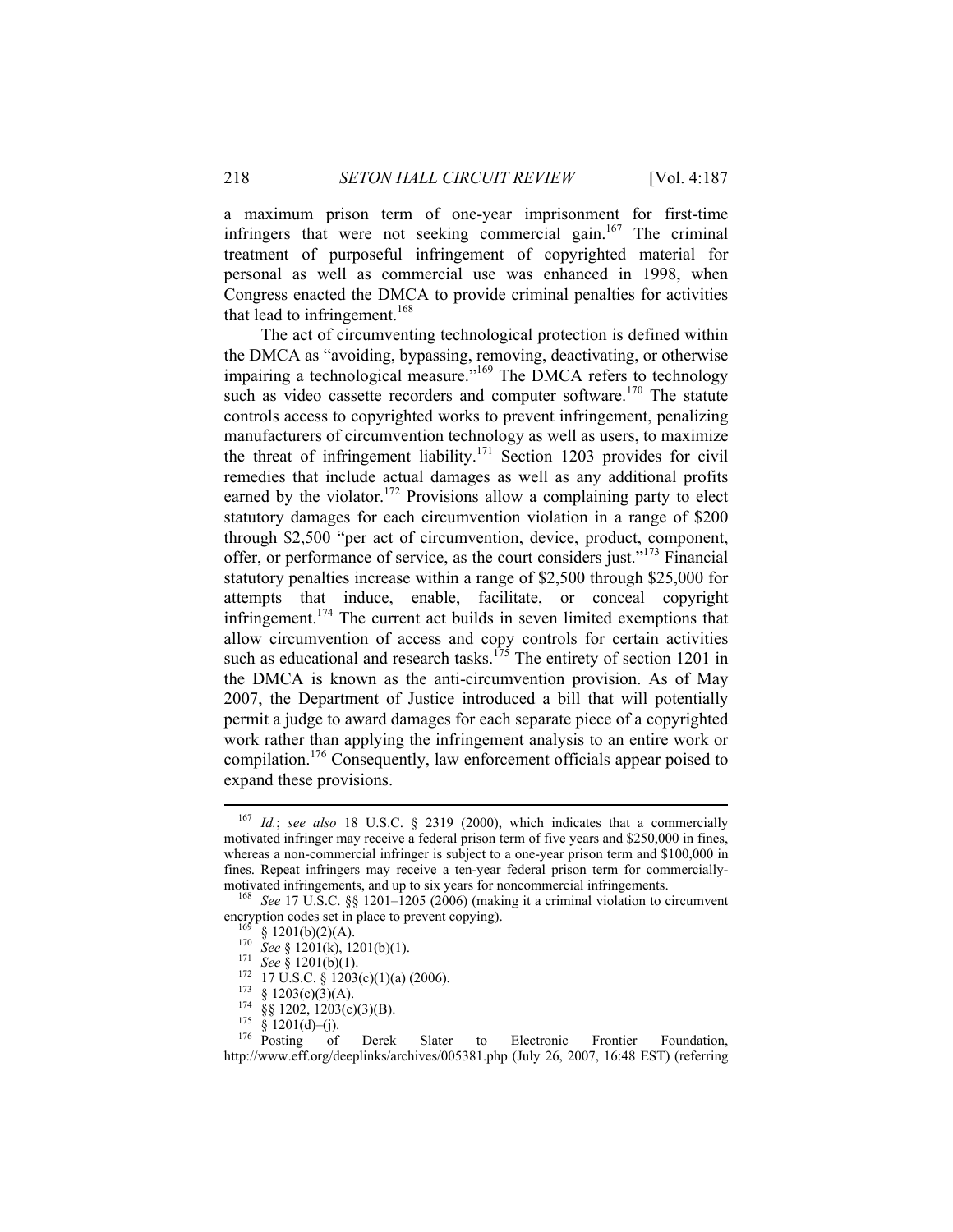## 2007] *ACCESS DENIED* 219

2. Criminal Sanctions Are Ideal for Violations of Probationary Conditions Based on Restricted Internet Access

The expanded criminal statutory scheme within the DMCA has endured a share of criticism for its danger of chilling creative development of new ideas or products at the expense of forming a social norm against conduct that is not currently viewed as immoral.<sup>177</sup> In practice, initial criticism waged against the DMCA's anti-circumvention provision considered it bad public policy, due to its weak enforcement record<sup>178</sup> and ineffectual application to overseas activity.<sup>179</sup> Criminal law necessarily evolves to respond to changes in technology and society, based on concepts of preventing harm to the community and condemning behavior generally regarded as immoral.<sup>180</sup> Criminalization in the copyright infringement context is not an effective deterrent because scores of people continue to copy while the evolving legal standard selects only a small handful of violators in an unsuccessful attempt to build a shared moral code against infringing activity.<sup>181</sup> Further, a deterrence effort through criminalization is most understandably justified when there is a cognizable harm to the protected person, but when people only infringe for personal use, linking a causal harm to infringement is speculative at best because other factors may account for sales declines, since personal use does not impact market share.<sup>182</sup>

 $\overline{a}$ 

to the Intellectual Property Enhanced Criminal Enforcement Act of 2007, H.R. 3155, 110th Cong. (2007)), *available at* http://www.govtrack.us/congress/bill.xpd?bill=h110- 3155 (last visited Sept. 15, 2007). 177 Geraldine Szott Moohr, *The Crime of Copyright Infringement: An Inquiry Based* 

*on Morality, Harm, and Criminal Theory*, 83 B.U. L. REV. 731, 774 (2003) (explaining how courts are "generally cautious when deciding whether conduct in which citizens routinely engage [copying copyrighted material for personal use] is a crime."). 178 Eric Goldman, *'No Electronic Theft Act' Proves a Partial Success*, NAT'L L.J.,

March 17, 2003, at B9, *available at* http://www.ericgoldman.org/Articles/nljnetact.htm (noting how the limited number of criminal copyright prosecutions to that date—eight in five years—demonstrated the DMCA's weak power of deterrence and unpredictable sentencing). 179 Laura Gasaway, *Enforcement of DMCA Criminal Penalties Suffers Setback*,

INFORMATION OUTLOOK, March 2003, *available at* http://findarticles.com/p/articles/mi\_m 0FWE/is\_3\_7/ai\_99011612 (discussing United States v. Elcom Ltd., 203 F. Supp. 2d 1111 (N.D. Cal. 2002), a case that represented the first criminal prosecution under the DMCA's anti-circumvision provision, in which the jury acquitted a Russian computer programmer of all charges, partially because there was no proven intention to violate United States law).<br><sup>180</sup> *See Moohr*, *supra* note 177 at 751.<br><sup>181</sup> *Id.* at 776 (referencing the "Napster experience" to illustrate the "ineffectiveness of

legal prohibitions in forming social norms" while consumers continue to engage in infringing activity such as file sharing). 182 *Id.* at 753–55.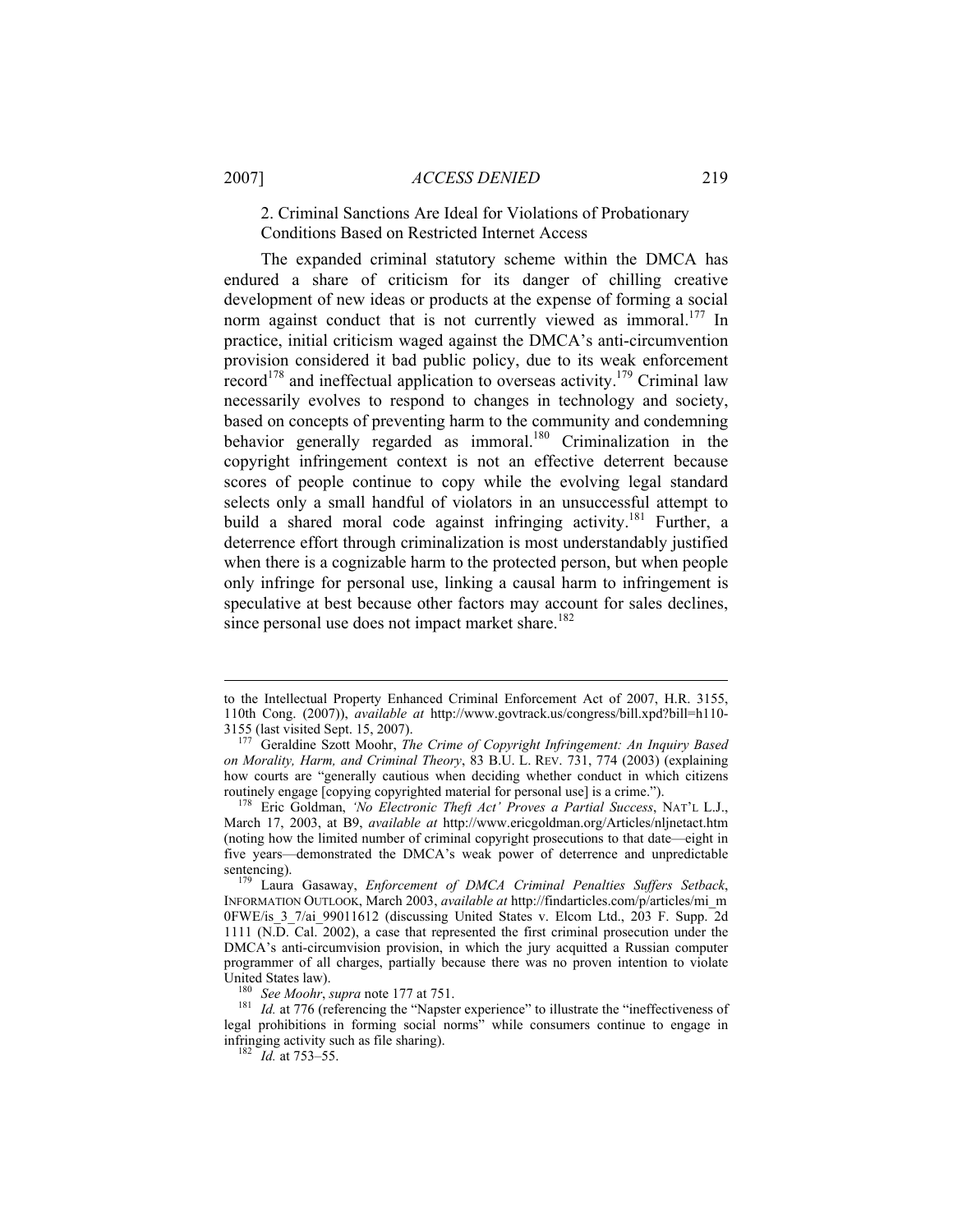In contrast, the traditional criminal punishment setting is wholly appropriate for independent statutory civil and criminal penalties that condemn software circumvention efforts. Forming social norms through criminal laws is most compelling when it is based on an existing moral code.183 Unlike the copyright setting, using criminal sanctions to forge a new community norm is unnecessary in the probationary context, because crime and conviction are openly acknowledged responses to violations of established societal norms; the additional sanctions serve as a complementary deterrent measure to promote understood societal expectations. In addition, the harm to the community can already be characterized as a general threat to public safety and stability when the new (probationary) violation is connected to conduct from a prior criminal conviction, regardless of the nature of the violation itself. The harm falls within the conventional notions of punishment when the perpetrator is an already- convicted offender with clear notice of the conditions he must adhere to within the parameters of the initial probationary sentence.

3. The Application of the DMCA Model is Appropriate for a New Statutory Scheme Aimed at Offenders Who Circumvent Forensic Monitoring Techniques

Applying the underlying principles and statutory scheme from the DMCA, punishment for circumventing forensic monitoring software should be a separate and independent violation of a probationary term. Computers, like the technologies addressed by the DMCA, serve a dualuse function. They are unique tools for research and structuring information, but also carry the potential to perform criminal acts. Congress has the constitutional grant of power to enact a strict liability regime that addresses particular software circumvention techniques by sex offenders whose restricted access to the Internet derives from Federal Sentencing conditions of probation.<sup>184</sup> The government has a compelling interest in preventing crime. It can sidestep any opponents who question congressional regulation of the Internet by arguing that the punitive scheme is not an attempt to control Internet content in general—a proper rebuttal would indicated that the statutory scheme encompasses a narrowly-tailored effort that is deeply-rooted in the sentencing and punishment of specific online sexual offender conduct in particular.<sup>185</sup>

<sup>&</sup>lt;sup>183</sup> *Id.* at 777 (citing various texts that discuss the retributivist theory of criminal punishment and the interplay between community values and the law).

<sup>&</sup>lt;sup>184</sup> U.S. CONST. art. 1, § 8, cl. 18. 185 Some policy analysts, such as the Cato Institute, fear a chilling effect from any Federal Communications Commission regulation that attempts to regulate Internet access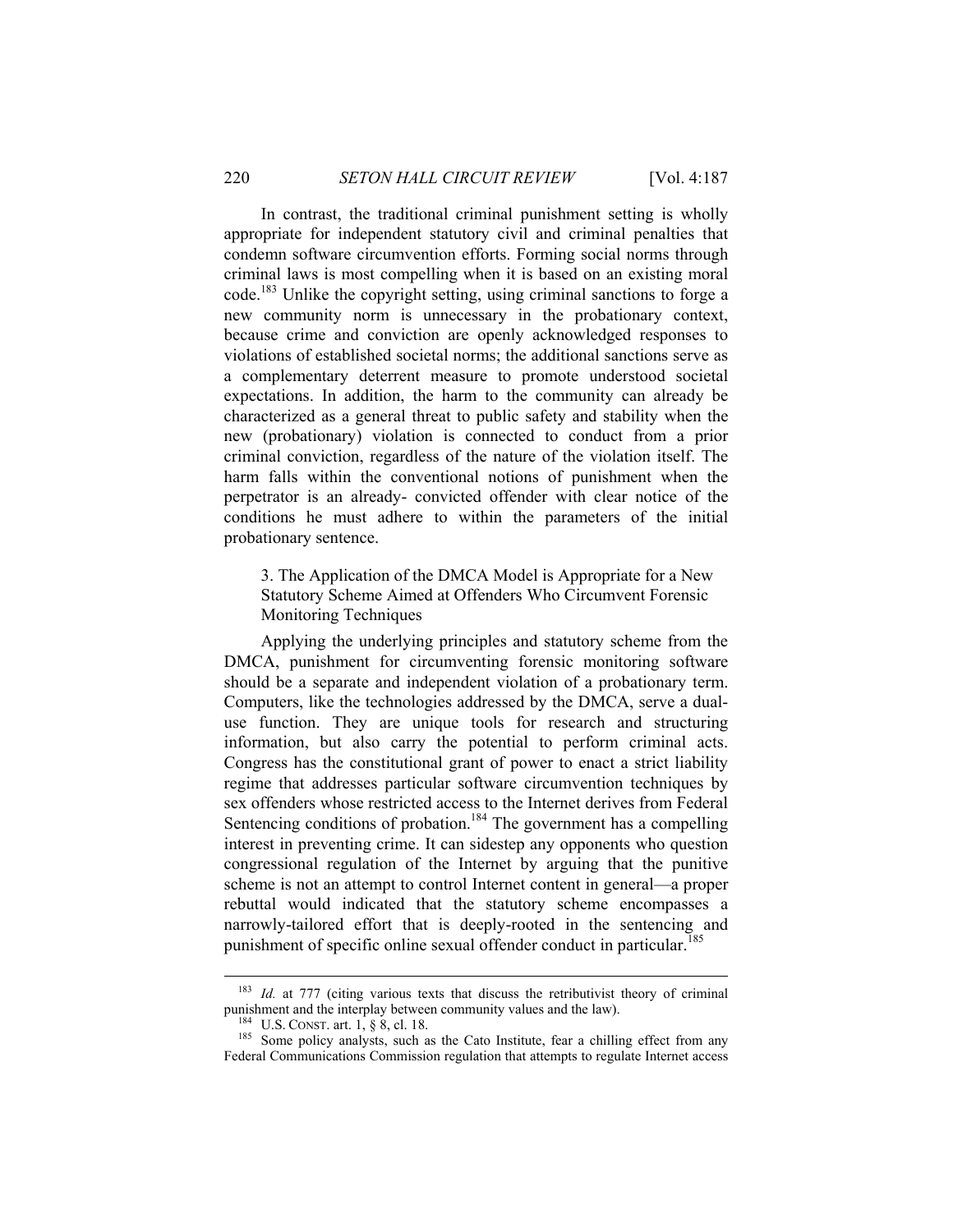In enacting additional penalties for circumvention activity, for example, Congress could copy the civil remedy structure from the DMCA to impose financial obligations on an offender who disables a keystroke detector. Penalties might be levied depending upon the degree of circumvention; for example, one possibility enabling access to child pornography is through a proxy server that bypasses all filtering measures, so the court could impose the highest possible fine or incarceration period for this high-level offense. While courts have struggled to draft and tailor monitoring conditions, a statute with strict liability language would enable courts to impose clear guidelines and penalties across the board for all types and levels of circumvention (for example, the statute may establish one definition of "circumvention" to include using more than one designated computer at the offender's home.) Other definitions of "circumvention" could expand its scope to address particular instances of software circumvention ostensibly committed by the savviest offenders, with delineated bright line civil penalties and mandatory incarceration determined by the nature of the technique the offender used to circumvent the software.

The strict liability attribute of statutory circumvention penalties also provides distinct notice to offenders about the consequences of circumvention, injecting a fortified threat to provide additional deterrence where the gaps in credibility for probationary violations and options of alternative punishments currently fall short. Thus, the DMCA is an excellent model to resolve the software circumvention problem by providing additional civil and criminal sanctions aimed at offenders who circumvent technology imposed as a condition of probation.

#### VIII. CONCLUSION

The circuit courts of appeals divide when considering the scope of restrictive conditions surrounding Internet access for sex offenders sentenced to probation or supervised release after a conviction for online trafficking of child pornography. The Second and Eighth Circuits have reversed Internet restrictions on the ground that such conditions were overbroad in the context of the defendant's Fourth Amendment rights. In contrast, the Ninth and Eleventh Circuits acknowledged that careful tailoring of the language in the condition and careful selection of the enforcement technology can combine to render restrictive Internet conditions an entirely appropriate punishment.

 $\overline{a}$ 

and content. *See, e.g.*, Thomas W. Hazlett & David W. Sosa, *Chilling the Internet? Lessons from FCC Regulation of Radio Broadcasting*, CATO POLICY ANALYSIS NO. 270, Mar. 19, 1997, http://www.cato.org/pubs/pas/pa-270.html (last visited Sept. 30, 2007).